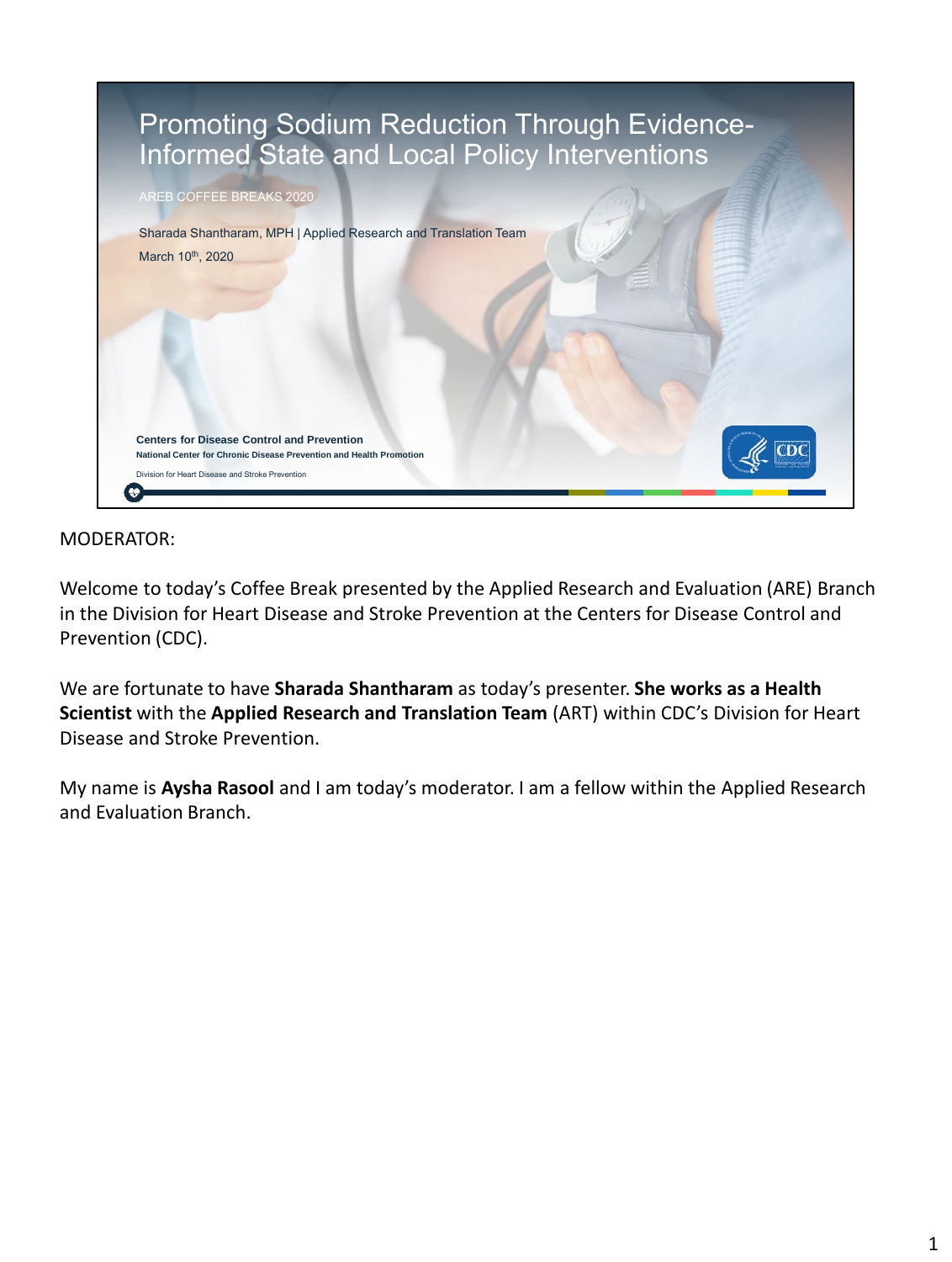

Before we begin we have a few housekeeping items.

All participants have been muted. However, to improve audio quality please mute your phones and microphones.

If you are having issues with audio or seeing the presentation, please message us using the chat box or send us an email at AREBheartinfo@cdc.gov.

If you have questions during the presentation, please enter it into the chat box on your screen. We will address your questions at the end of the session.

Since this is a training series on applied research and evaluation, we hope you will complete the poll at the end of the presentation and provide us with your feedback.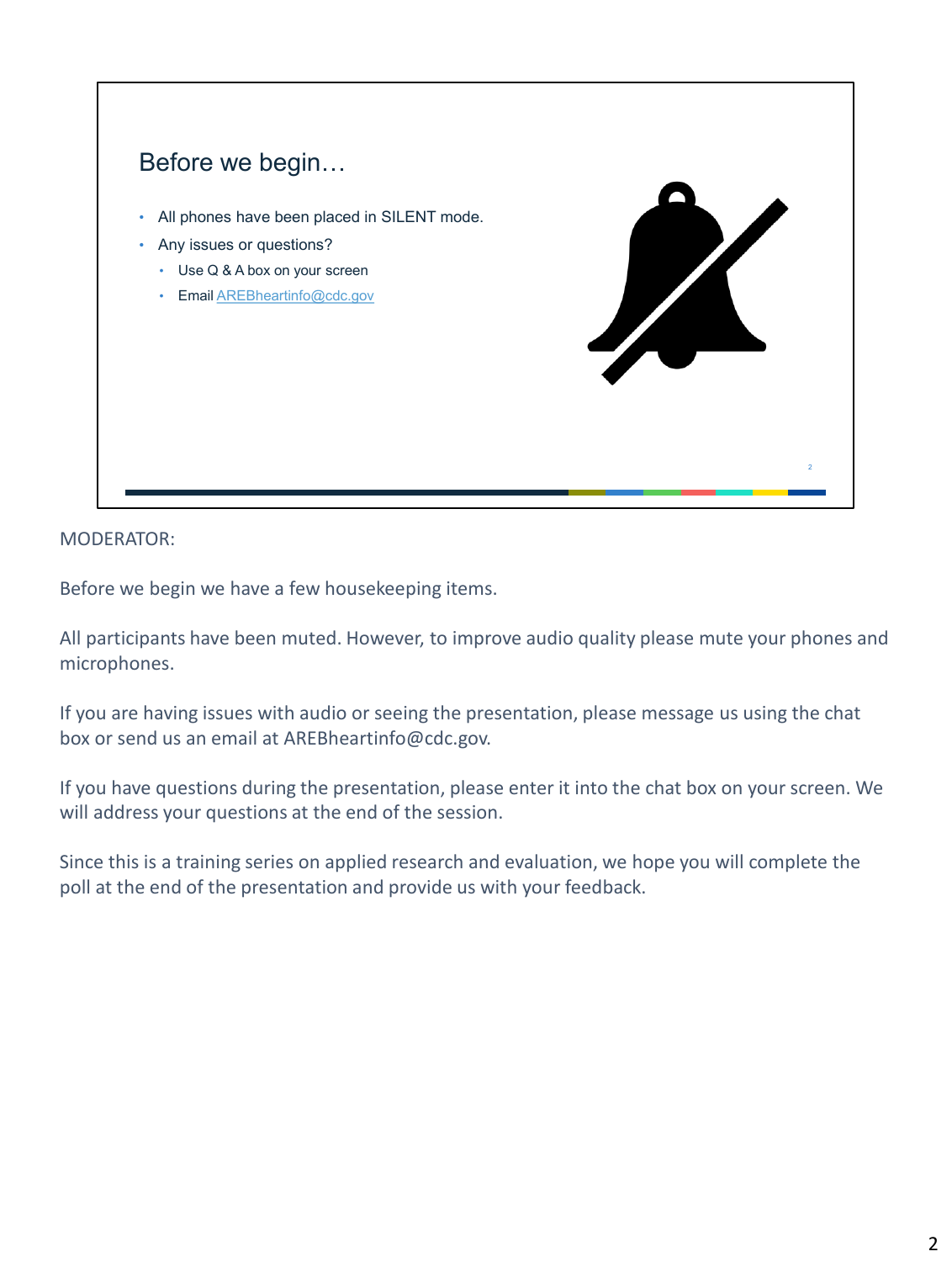

The information presented here is for training purposes and reflects the views of the presenters. It does not necessarily represent the official position of the Centers for Disease Control and Prevention.

So, without further delay. Let's get started. **Sharada,** the floor is yours.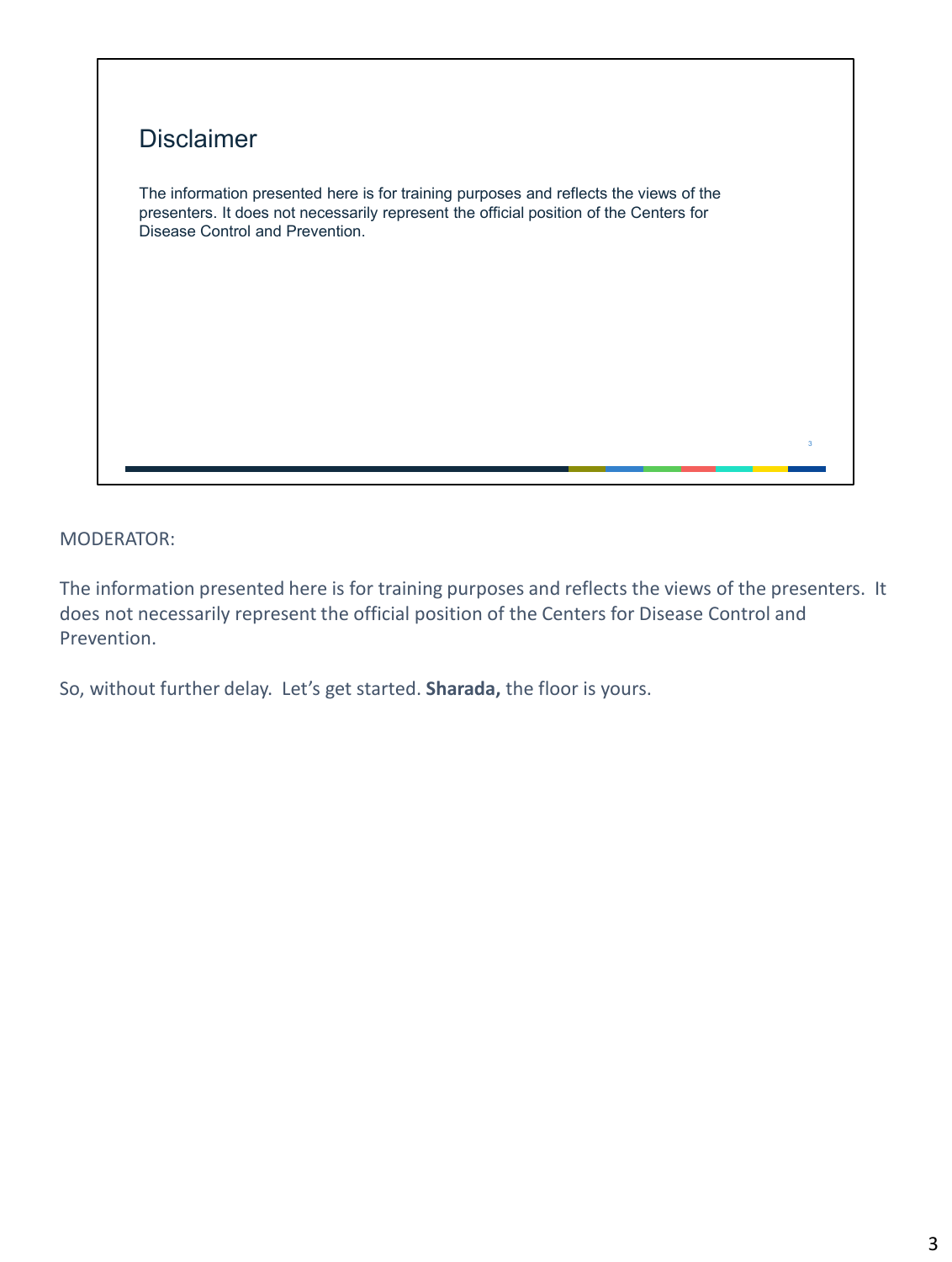

Great! Thank you, **Aysha!** So, for today's presentation I'd like to give a brief introduction to our division's policy research continuum and the need for sodium reduction strategies, particularly in policy. But the bulk of my presentation will really focus on an early evidence assessment, called QuIC, and how state and local decision makers and public health organizations could use these results to improve sodium reduction efforts. And of course we will have time for Q&A at the end.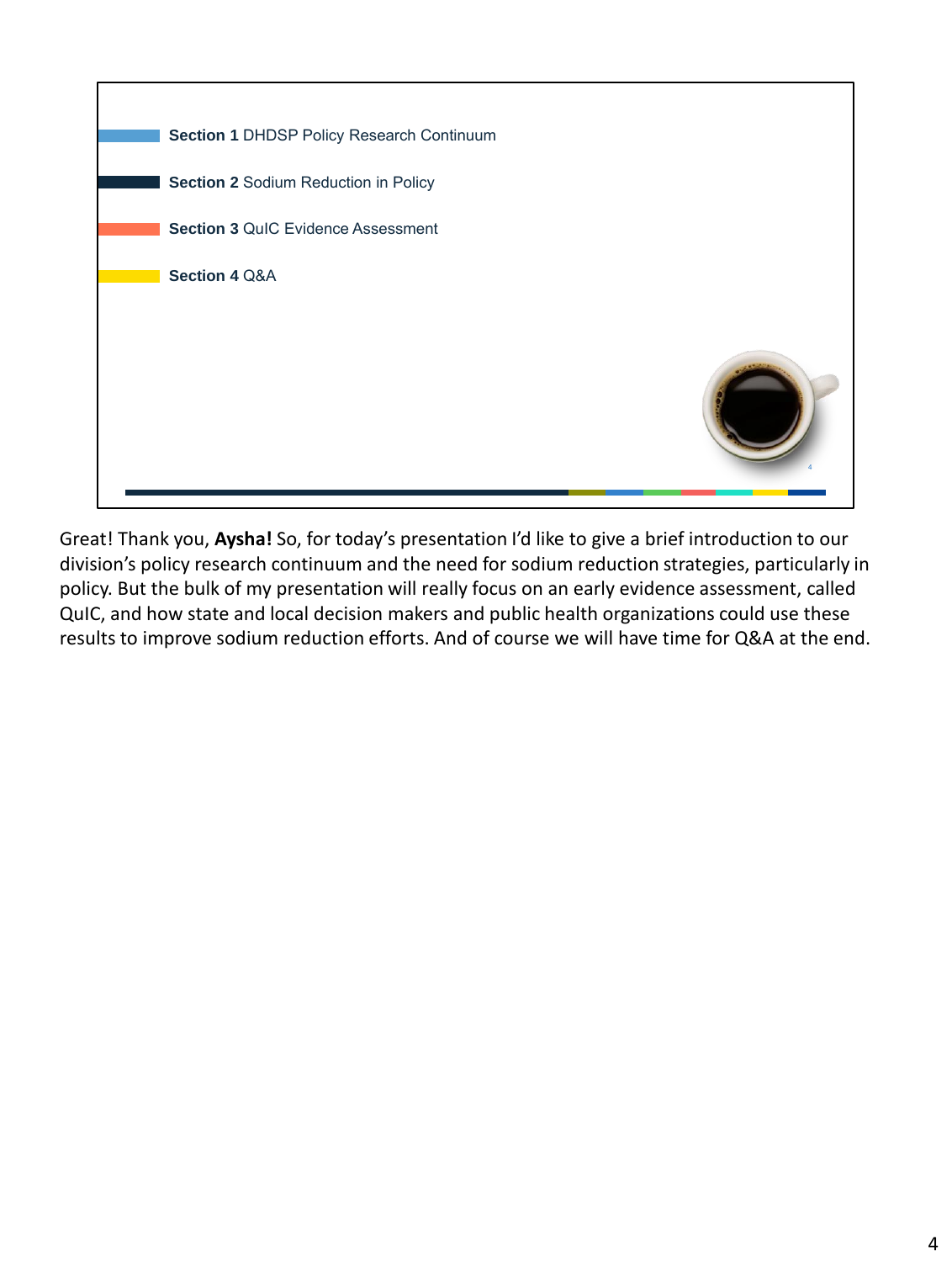

So, our policy research continuum…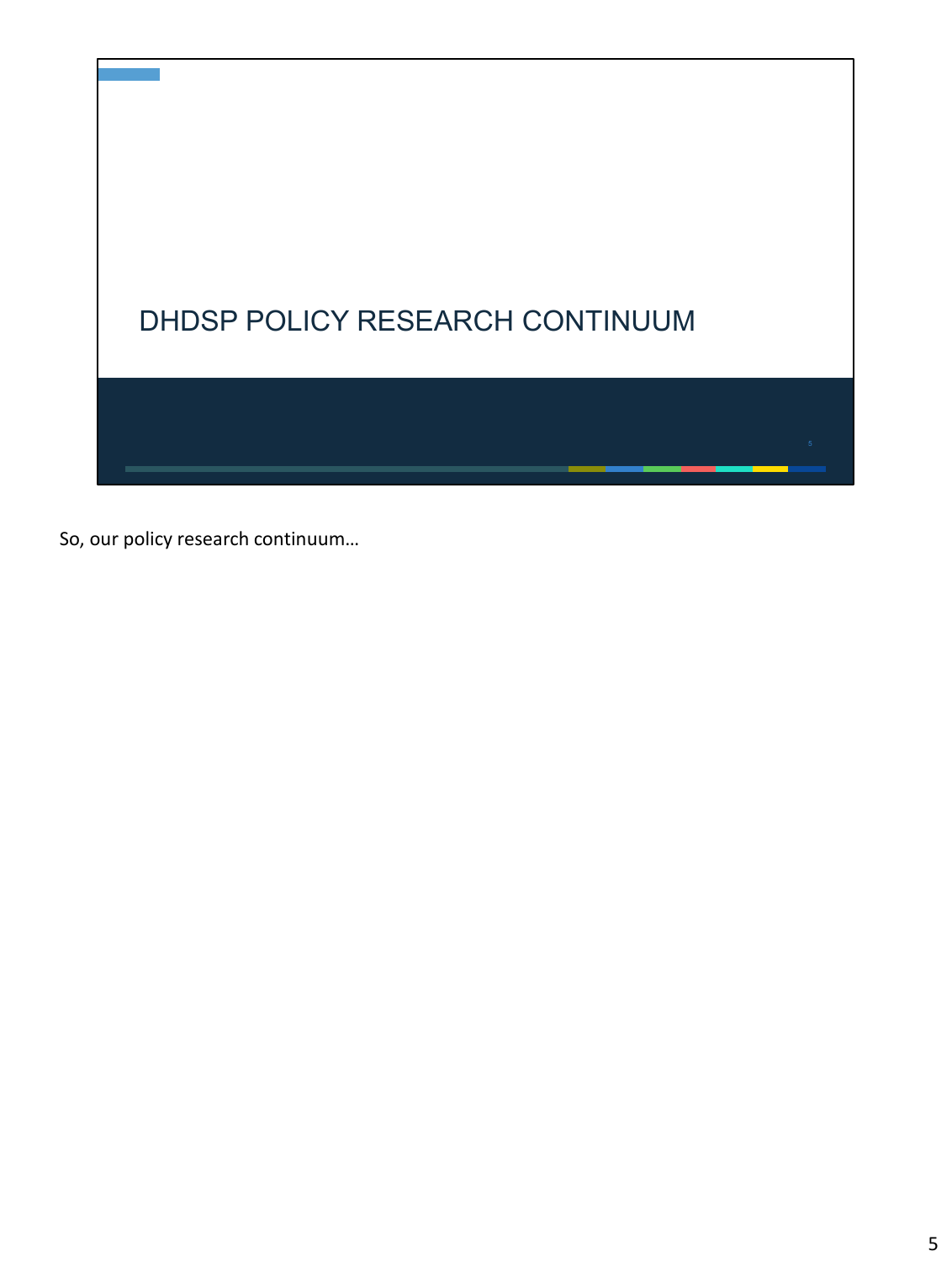

We've presented on this before (I think it was about 2 years ago) in a Coffee Break, so I'm only going to focus on a few things here.

The figure you see here on the screen shows the elements of our policy research continuum, which helps to guide our policy research. <!> The early evidence assessments and policy surveillance work happen simultaneously as they inform one another in a lot of the scoping and analysis phases. And this really ensures that our work is grounded in both evidence and real world application. It also enhances our ability to efficiently engage subject matter experts and produce timely products that are needed when taking any kind of public health action.

And so, for today's presentation, we'll be focusing on the results from our early evidence assessment on sodium reduction. So, really that first box down there at the beginning of the continuum.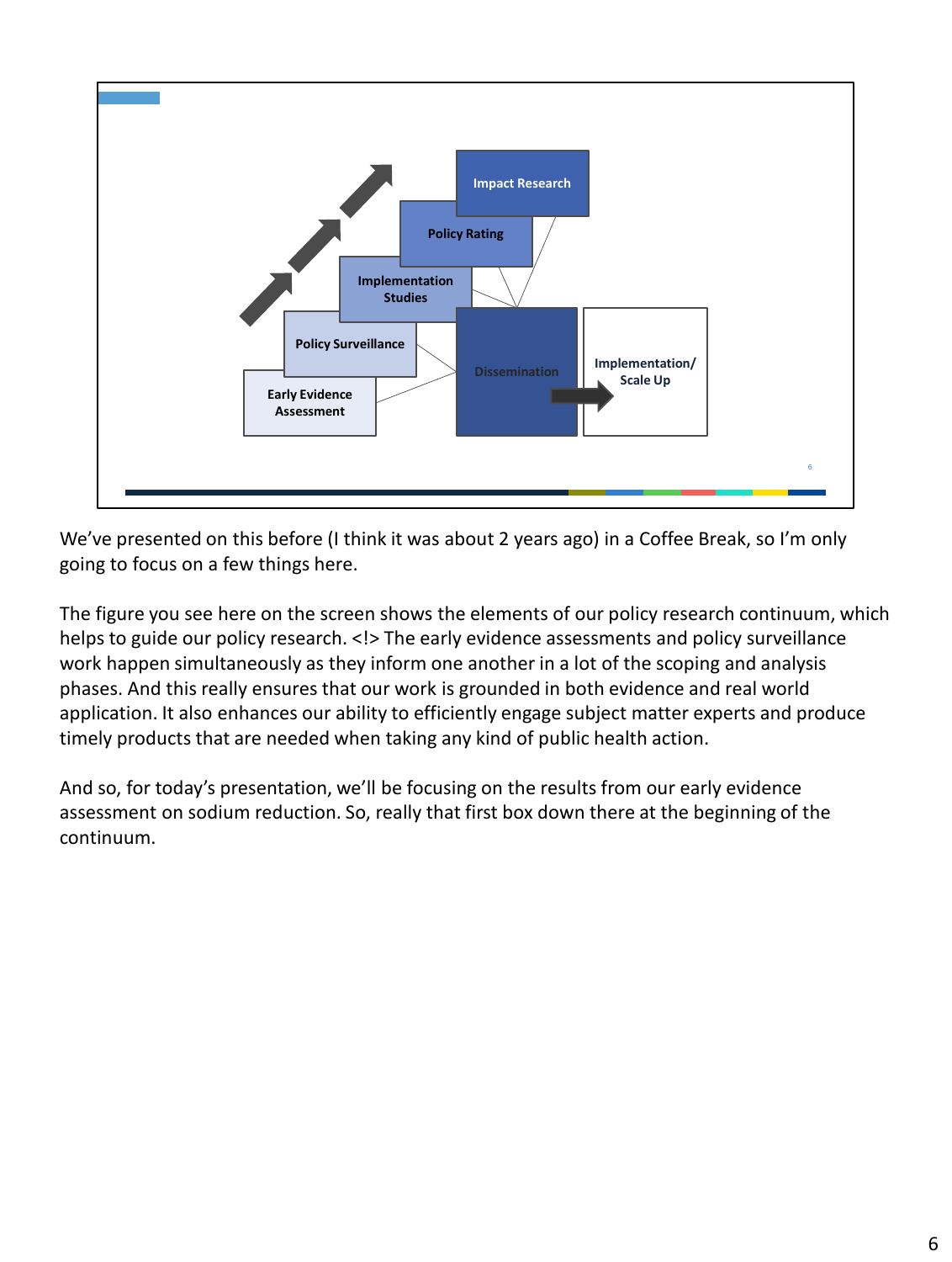

And that takes us to the topic of today's discussion: how can sodium reduction be addressed in policy.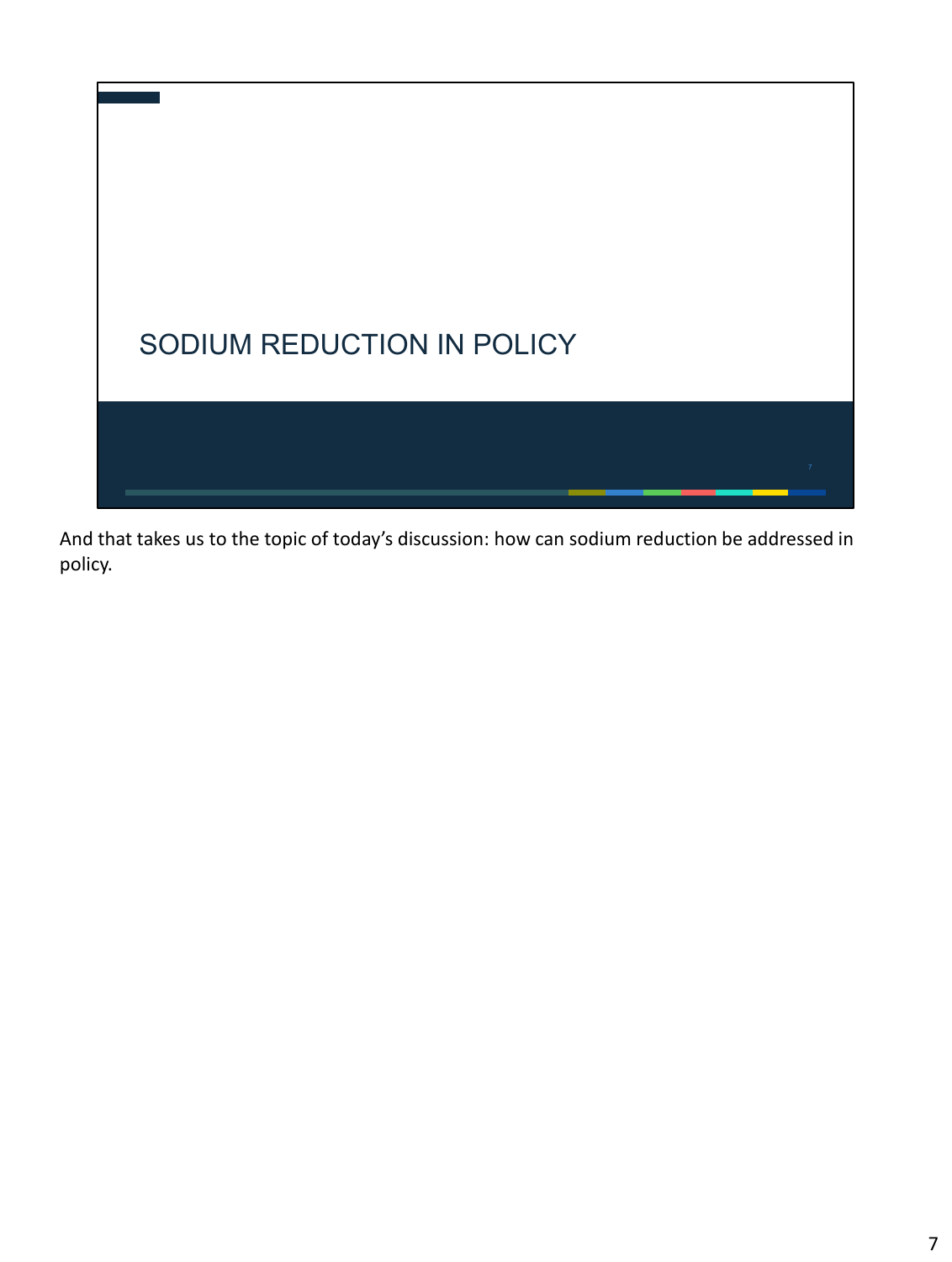

So, the 2015-2020 Dietary Guidelines for Americans recommends that American adults consume **2,300mg of sodium or less daily**. But, in 2014, American adults consumed an average of **just over 3,600mg of sodium daily**, well above the limit.

We know from research that reducing sodium is important for cardiovascular disease. It can help lower blood pressure, which is one of the largest risk factors for cardiovascular disease, and may save close to \$18 billion in health care costs.

We've also seen in the literature that behavioral approaches to preventing and managing cardiovascular disease, like sodium reduction, can be more powerful than other prevention strategies, such as medications.

So what can be done? Well, when you have statistics like almost 70% of the sodium consumed in the US comes from outside sources, it's a little hard to figure out the best approaches. Of course, we can choose to buy lower-sodium foods, but our choices are limited when most of the sodium in our diet is decided before we even make any purchase, whether that be individual ingredients from the grocery store or whole meals from a restaurant.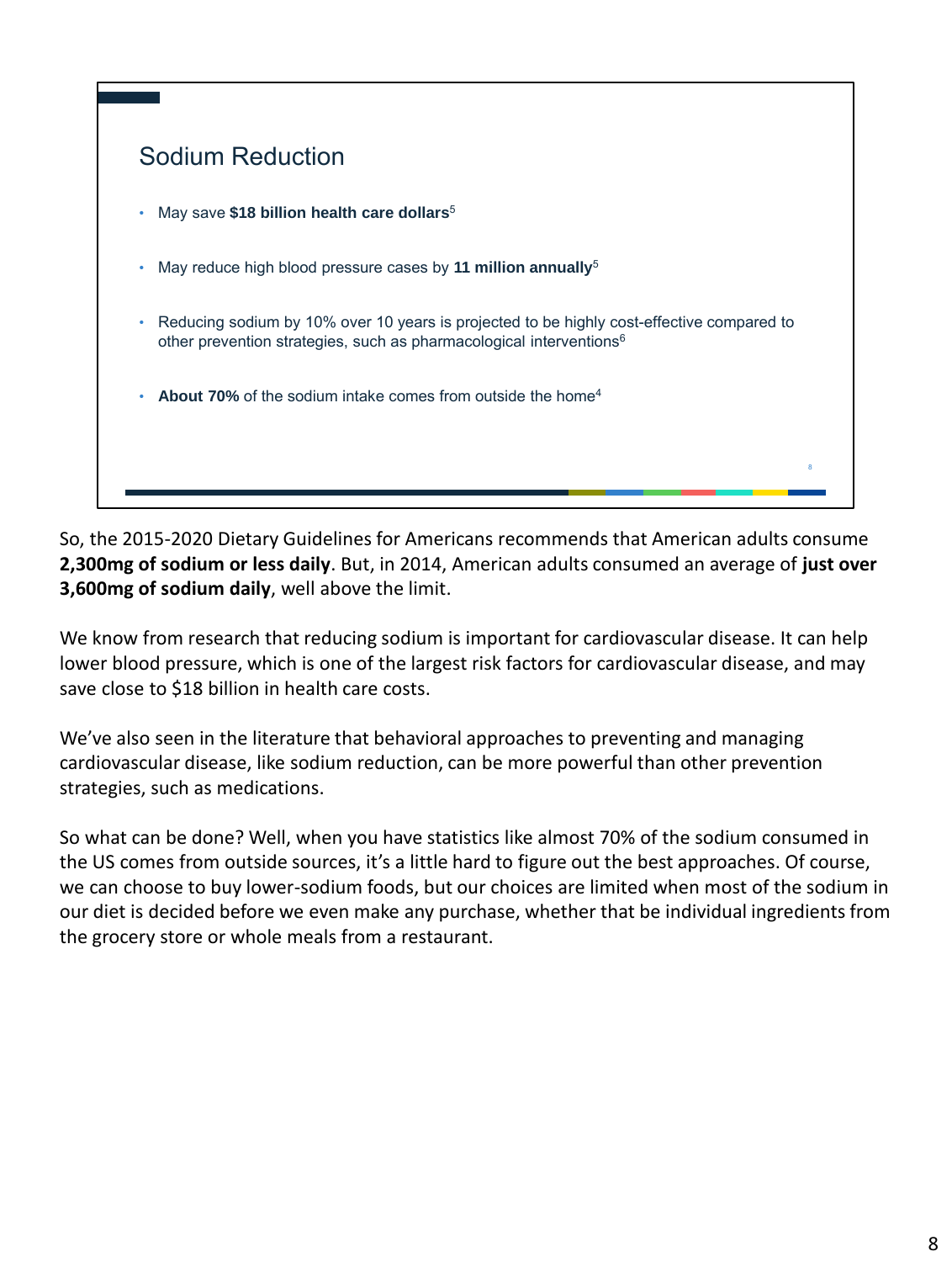

This is where policy comes in: when the healthy choice is difficult for consumers as individuals. Policy is a tool that can help lower population sodium intake, by making restrictions in the foods served or placing low-sodium items in easy to reach shelves in grocery stores.

And so with that, states and localities have taken a variety of approaches to regulating sodium in our food. For example, some state and local governments have enacted laws incorporating the Food Service Guidelines for Federal Facilities as a model to develop contracts and permits in different settings like cafeterias and vending machines to increase the availability of and access to healthy foods, which include-low sodium options.

<!> So, that's what we really wanted to focus on with our assessment: what are these sodium reduction strategies at the policy level that work the best and can help consumers make healthy choices?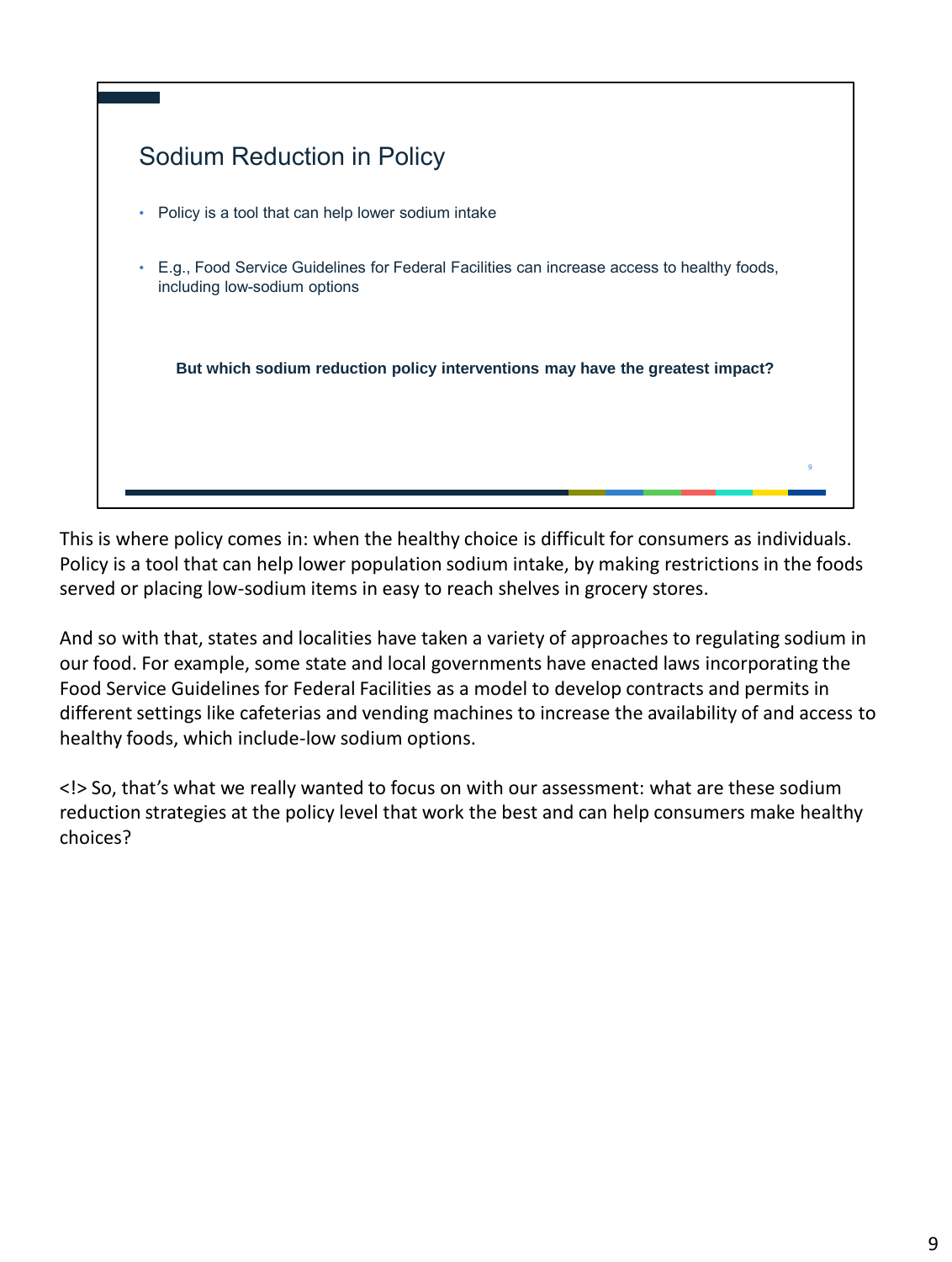

And this is where our QuIC assessment comes in. And QuIC stands for the Quality and Impact of Component Evidence Assessment. We focus on assessing the literature behind potential policies so we can offer suggestions for promoting population health.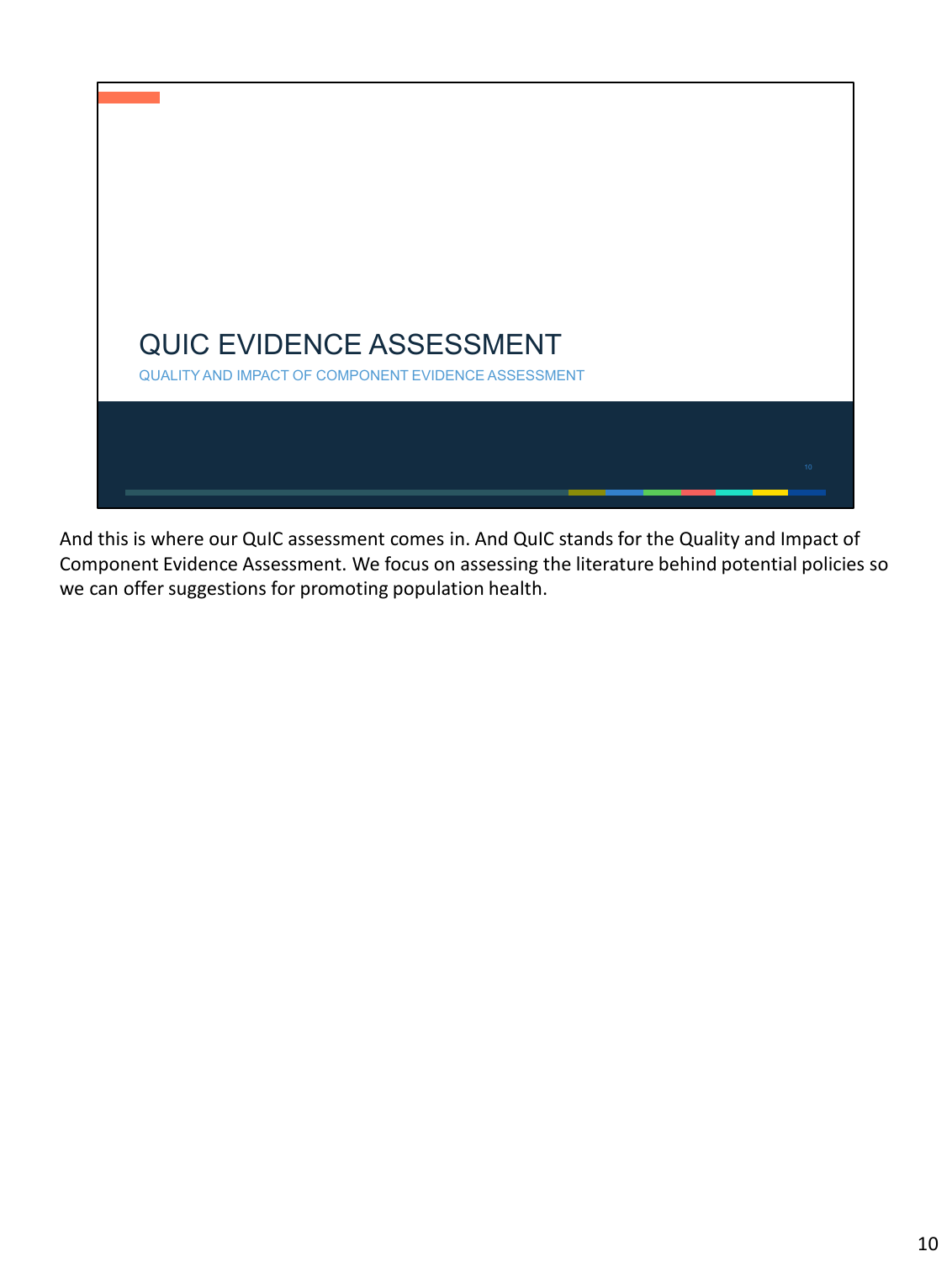

So, in October 2018, our team conducted an early evidence assessment, or QuIC assessment, to analyze the best available evidence for six different policy interventions addressed in state or local law that aim to reduce sodium intake in the US.

You can see here on the slide we focused on:

- Daily meal providers,
- Sodium limits in workplaces,
- Menu labeling,
- Items in stores and vending machines meeting sodium limits, and
- Economic incentives.

I do want to mention procurement guidelines here. For anyone not familiar with them, they're essentially mechanisms that establish how goods and services are purchased, or procured. And many organizations use these types of guidelines or policies. When looking at food and beverages, you have examples like the types of foods and drinks in vending machines on government property or school settings. In our case, four of our policy interventions can be included under this "umbrella," if you will. <!> Rather than focusing on the guidelines as a whole and analyzing them together, we looked at them by separating out the different settings to ensure the evidence base was applicable to each of the policy interventions. So, we were really trying to make it a little bit more digestible.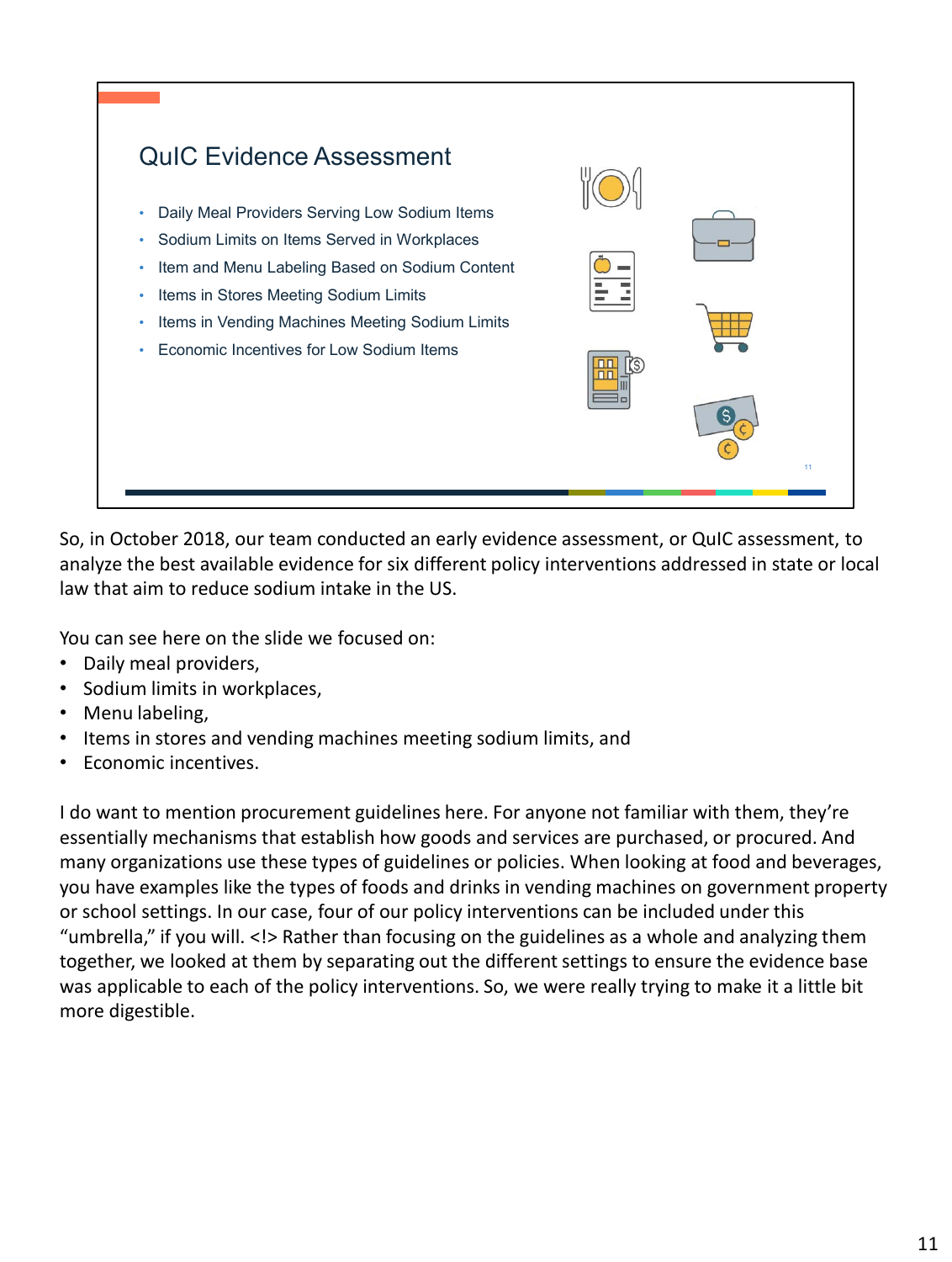

These interventions were decided upon based on the existence of a state or local law as of January 1, 2019 & input from subject matter experts within and outside of the CDC. We included evidence in our assessment that focused on the adult population and addressed sodium reduction, not just healthy nutrition interventions (that was one of our key distinctions – really honing in on that sodium reduction piece).

And I do want to point out that we excluded evidence set in early education and school-based settings (grades K-12). Even though there is a lot of literature in this area, particularly around vending machines in schools, because we focused on adult populations we excluded any evidence in that area.

And due to the lack of state or local laws, we also excluded evidence related to reformulation and taxation.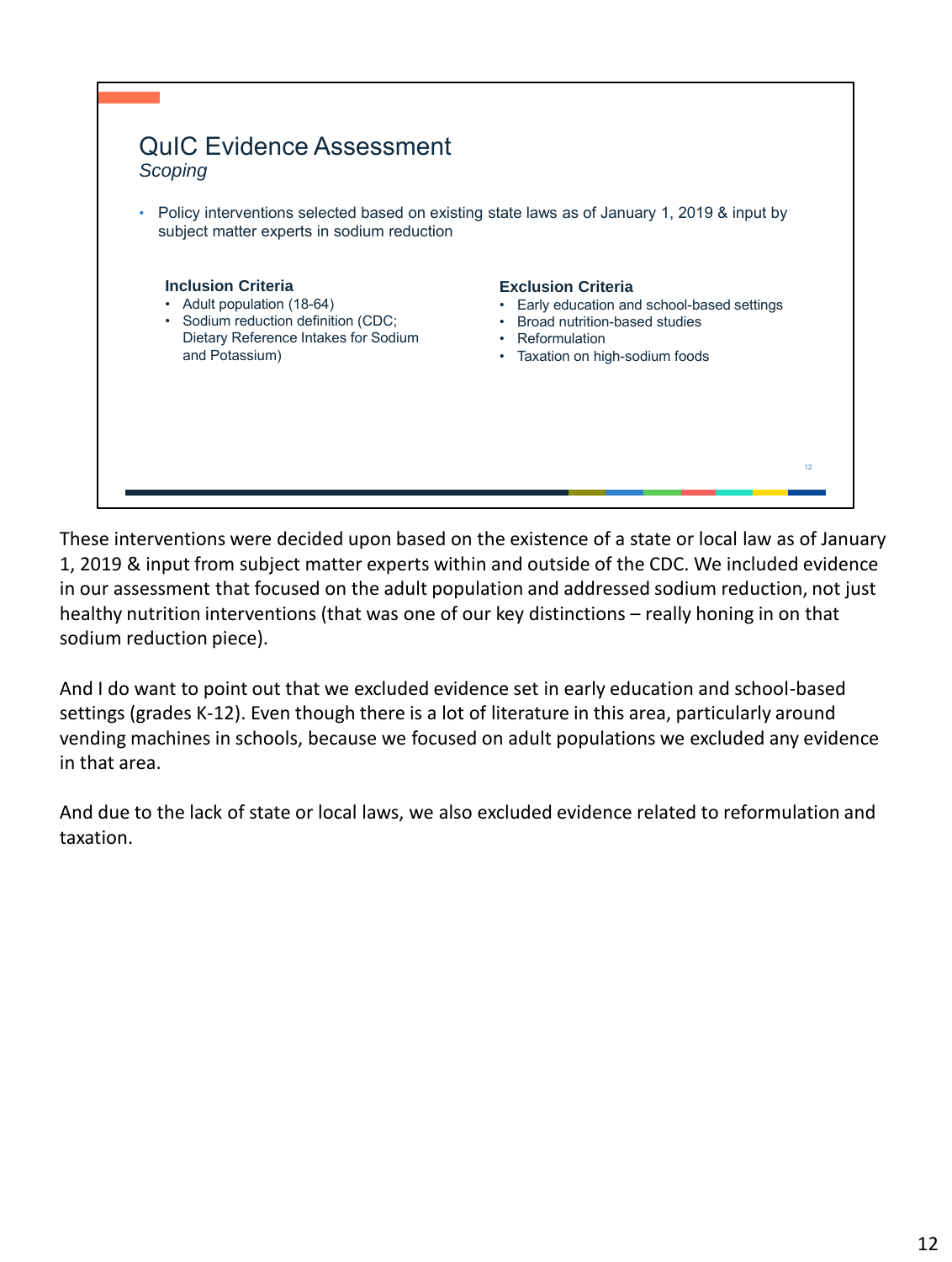|                           | <b>QuIC Evidence Assessment</b><br>Methods- Classification & Coding                                                                                                                                                                                                                            |
|---------------------------|------------------------------------------------------------------------------------------------------------------------------------------------------------------------------------------------------------------------------------------------------------------------------------------------|
| 1,252 items<br>collected  | Items collected from CDC library search of published and grey literature sources (years 2010-2018)                                                                                                                                                                                             |
| $1,092$ items<br>excluded | Items excluded for one or more of the following reasons: (1) duplication; (2) not best available evidence per QuIC<br>definition; (3) year: evidence was published before January 1, 2010; (4) non-U.S. setting; (5) not relevant to one or more of<br>the six policy interventions for sodium |
| 160 items<br>coded        | Items excluded during assessment for potential for public health impact and quality                                                                                                                                                                                                            |
| 76 items<br>included      | Remaining items classified to one or more of the six policy interventions and coded for potential public health impact and<br>quality                                                                                                                                                          |
|                           | 13                                                                                                                                                                                                                                                                                             |

These are the results from our search strategy. We searched for evidence published between 2010 and 2018. We collected and reviewed a total of over 1,200 individual items of evidence from multiple databases and sources. This included a broad range of evidence like journal articles, editorials, recommendation papers, and even conference papers. We really try with our early evidence assessments to really expand on the continuum of evidence involved in policy research.

After we collected all of the evidence, our team reviewed them for inclusion and relevance to the policy interventions. In total, 76 pieces of evidence were relevant to assessing one or more of the six policy interventions.

And then each piece of evidence was independently coded and later reconciled for potential public health impact and quality.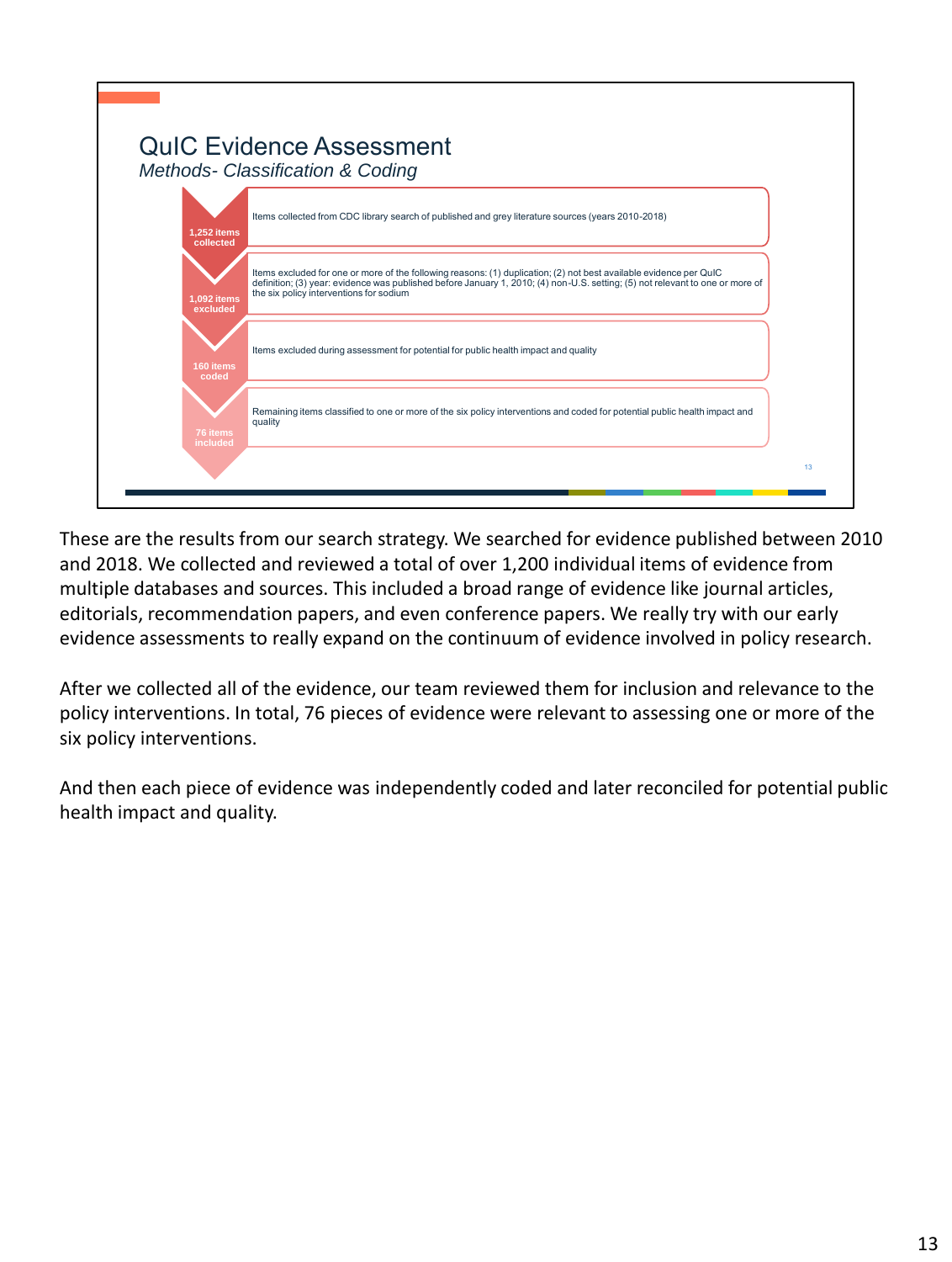| <b>QuIC Evidence Assessment</b><br><b>Criterion Score</b><br>Effectiveness | Weak Evidence                                                                                   |                                                                                  |                                                                 | Methods- QuIC Evidence Assessment Tool      |                                                                                                                                                                          |                                                                                                                                                       |                                                            |                                                                                                                                                                                 |                                                            |
|----------------------------------------------------------------------------|-------------------------------------------------------------------------------------------------|----------------------------------------------------------------------------------|-----------------------------------------------------------------|---------------------------------------------|--------------------------------------------------------------------------------------------------------------------------------------------------------------------------|-------------------------------------------------------------------------------------------------------------------------------------------------------|------------------------------------------------------------|---------------------------------------------------------------------------------------------------------------------------------------------------------------------------------|------------------------------------------------------------|
|                                                                            |                                                                                                 |                                                                                  |                                                                 |                                             |                                                                                                                                                                          |                                                                                                                                                       |                                                            |                                                                                                                                                                                 |                                                            |
|                                                                            |                                                                                                 |                                                                                  |                                                                 |                                             |                                                                                                                                                                          |                                                                                                                                                       |                                                            |                                                                                                                                                                                 |                                                            |
|                                                                            |                                                                                                 |                                                                                  |                                                                 |                                             |                                                                                                                                                                          |                                                                                                                                                       |                                                            |                                                                                                                                                                                 |                                                            |
|                                                                            |                                                                                                 |                                                                                  |                                                                 |                                             |                                                                                                                                                                          |                                                                                                                                                       |                                                            |                                                                                                                                                                                 |                                                            |
|                                                                            |                                                                                                 |                                                                                  |                                                                 |                                             |                                                                                                                                                                          |                                                                                                                                                       |                                                            |                                                                                                                                                                                 |                                                            |
|                                                                            | 0.0001                                                                                          | Moderate Evidence<br>                                                            | <b>Strong Evidence</b><br>$\bullet\bullet\bullet\bullet$        | Very Strong Evidence<br>                    | <b>Criterion Score</b>                                                                                                                                                   | <b>Low Quality</b><br>                                                                                                                                | <b>Moderate Quality</b><br>                                | <b>High Quality</b><br>$\bullet\bullet\bullet\bullet\bullet$                                                                                                                    | <b>Very High Quality</b><br>                               |
|                                                                            |                                                                                                 |                                                                                  |                                                                 |                                             | <b>Evidence Types</b>                                                                                                                                                    |                                                                                                                                                       |                                                            |                                                                                                                                                                                 |                                                            |
| $\square$ 0 points                                                         | $\Box$ 0 points<br>Indirect evidence<br>Direct evidence<br>Indirect evidence<br>Direct evidence |                                                                                  | A narrative review or                                           | A non-experimental                          | An experimental or                                                                                                                                                       | A systematic                                                                                                                                          |                                                            |                                                                                                                                                                                 |                                                            |
| $\square$ 1 point                                                          | for a positive                                                                                  | for a positive                                                                   | of mostly positive                                              | of mostly positive                          | $\square$ 1 point                                                                                                                                                        | commentary suggests<br>a positive outcome<br>positive outcome                                                                                         | study suggests a                                           | quasi-experiment<br>suggests a positive<br>outcome                                                                                                                              | review suggests a<br>positive outcome                      |
| $\Box$ 2 points                                                            | expected outcome                                                                                | expected outcome?                                                                | actual outcomes                                                 | actual outcomes                             | $\square$ 2 points                                                                                                                                                       |                                                                                                                                                       |                                                            |                                                                                                                                                                                 |                                                            |
| $\square$ 3 points                                                         | relevant to health                                                                              | relevant to health                                                               | relevant to health.                                             | relevant to health                          | $\square$ 3 points                                                                                                                                                       |                                                                                                                                                       |                                                            |                                                                                                                                                                                 |                                                            |
| $\square$ 4 points                                                         |                                                                                                 |                                                                                  |                                                                 | $\square$ 4 points                          |                                                                                                                                                                          |                                                                                                                                                       |                                                            |                                                                                                                                                                                 |                                                            |
|                                                                            |                                                                                                 |                                                                                  |                                                                 |                                             | Sources                                                                                                                                                                  |                                                                                                                                                       |                                                            |                                                                                                                                                                                 |                                                            |
| <b>Equity and Reach</b>                                                    |                                                                                                 |                                                                                  |                                                                 |                                             | $\square$ 0 points                                                                                                                                                       | A peer-reviewed                                                                                                                                       | A publication                                              | A peer-reviewed                                                                                                                                                                 | A publication by                                           |
| $\square$ 0 points                                                         | Indirect evidence for                                                                           | Direct evidence for                                                              | Indirect evidence of                                            | Direct evidence of                          | $\Box$ 1 point                                                                                                                                                           | journal or conference<br>publication without<br>or government<br>$\Box$ 2 points<br>conflict of interest<br>$\square$ 3 points<br>disclosure suggests | by a nonprofit                                             | journal or conference.<br>a public health<br>publication with<br>authority suggests a<br>conflict of interest<br>positive outcome<br>disclosure suggests<br>a positive outcome. |                                                            |
| $\Box$ 1 point                                                             | a positive expected<br>outcome relevant to                                                      | a positive expected.<br>outcome relevant to                                      | mostly positive actual<br>outcomes relevant                     | mostly positive actual<br>outcomes relevant |                                                                                                                                                                          |                                                                                                                                                       | organization suggests                                      |                                                                                                                                                                                 |                                                            |
| $\Box$ 2 points                                                            | equity and reach                                                                                | equity and reach                                                                 | to equity and reach                                             | to equity and reach                         |                                                                                                                                                                          |                                                                                                                                                       | a positive outcome                                         |                                                                                                                                                                                 |                                                            |
| $\square$ 3 points                                                         |                                                                                                 |                                                                                  |                                                                 | $\square$ 4 points                          | a positive outcome                                                                                                                                                       |                                                                                                                                                       |                                                            |                                                                                                                                                                                 |                                                            |
| $\square$ 4 points                                                         |                                                                                                 |                                                                                  |                                                                 |                                             | <b>Evidence from</b>                                                                                                                                                     |                                                                                                                                                       |                                                            |                                                                                                                                                                                 |                                                            |
| Efficiency                                                                 |                                                                                                 |                                                                                  |                                                                 |                                             |                                                                                                                                                                          |                                                                                                                                                       |                                                            |                                                                                                                                                                                 | A very large amount.                                       |
| $\Box$ 0 points                                                            | Indirect evidence for                                                                           | Direct evidence for<br>a positive expected.<br>outcome relevant<br>to efficiency | Indirect evidence                                               | Direct evidence of                          |                                                                                                                                                                          | of evidence from<br>research suggests<br>positive outcomes                                                                                            | of evidence from<br>research suggests<br>positive outcomes | of evidence from<br>research suggests<br>positive outcomes                                                                                                                      | of evidence from<br>research suggests<br>positive outcomes |
| $\Box$ 1 point                                                             | a positive expected                                                                             |                                                                                  | of mostly positive                                              | mostly positive actual                      |                                                                                                                                                                          |                                                                                                                                                       |                                                            |                                                                                                                                                                                 |                                                            |
| $\square$ 2 points                                                         | to efficiency                                                                                   |                                                                                  |                                                                 | to efficiency                               |                                                                                                                                                                          |                                                                                                                                                       |                                                            |                                                                                                                                                                                 |                                                            |
| $\square$ 3 points                                                         |                                                                                                 |                                                                                  |                                                                 |                                             | $\square$ 4 points                                                                                                                                                       |                                                                                                                                                       |                                                            |                                                                                                                                                                                 |                                                            |
| $\square$ 4 points                                                         |                                                                                                 |                                                                                  |                                                                 |                                             |                                                                                                                                                                          |                                                                                                                                                       |                                                            |                                                                                                                                                                                 |                                                            |
|                                                                            |                                                                                                 |                                                                                  |                                                                 |                                             | <b>Translation and</b>                                                                                                                                                   |                                                                                                                                                       |                                                            |                                                                                                                                                                                 |                                                            |
|                                                                            |                                                                                                 |                                                                                  |                                                                 |                                             |                                                                                                                                                                          |                                                                                                                                                       |                                                            |                                                                                                                                                                                 |                                                            |
| Transferability                                                            | a positive expected                                                                             | a positive expected.<br>outcome relevant                                         | of mostly positive<br>actual outcomes                           | mostly positive actual                      |                                                                                                                                                                          |                                                                                                                                                       |                                                            |                                                                                                                                                                                 | A very large amount.<br>of evidence from                   |
| $\Box$ 0 points                                                            |                                                                                                 |                                                                                  |                                                                 | outcomes relevant                           |                                                                                                                                                                          | translation and                                                                                                                                       | translation and                                            | translation and<br>practice suppests                                                                                                                                            | translation and<br>practice suggests                       |
| $\Box$ 1 point                                                             | outcome relevant                                                                                |                                                                                  |                                                                 |                                             |                                                                                                                                                                          |                                                                                                                                                       |                                                            |                                                                                                                                                                                 |                                                            |
| $\square$ 2 points<br>$\square$ 3 points                                   | to health in two<br>or more regions of                                                          | to health in two<br>or more regions of                                           | relevant to health in<br>two or more regions                    | to health in two<br>or more regions of      | $\square$ 2 points<br>$\square$ 3 points                                                                                                                                 | practice suggests<br>positive outcomes                                                                                                                | practice suggests<br>positive outcomes                     | positive outcomes                                                                                                                                                               | positive outcomes                                          |
|                                                                            | outcome relevant.<br>Indirect evidence for                                                      | Direct evidence for                                                              | actual outcomes<br>relevant to efficiency.<br>Indirect evidence | outcomes relevant<br>Direct evidence of     | Research<br>$\square$ 0 points<br>$\Box$ 1 point<br>$\square$ 2 points<br>$\square$ 3 points<br><b>Evidence from</b><br>Practice<br>$\square$ 0 points<br>$\Box$ 1 point | A small amount<br>A small amount<br>of evidence from                                                                                                  | A moderate amount<br>A moderate amount<br>of evidence from | A large amount<br>A large amount.<br>of evidence from                                                                                                                           |                                                            |

With this slide, we're getting into the coding. I'll keep this brief for the sake of time, but essentially each policy intervention's evidence base was assessed for potential health and economic impact, equity and/or reach, and transferability (positive health-related outcomes in two or more regions in the US). And then they were assessed for quality (publication source, evidence type, and if was from research or translation and practice).

After applying this tool to the evidence bases, the policy interventions were then categorized as having "emerging," "promising," or "best" evidence based on the impact and quality scores.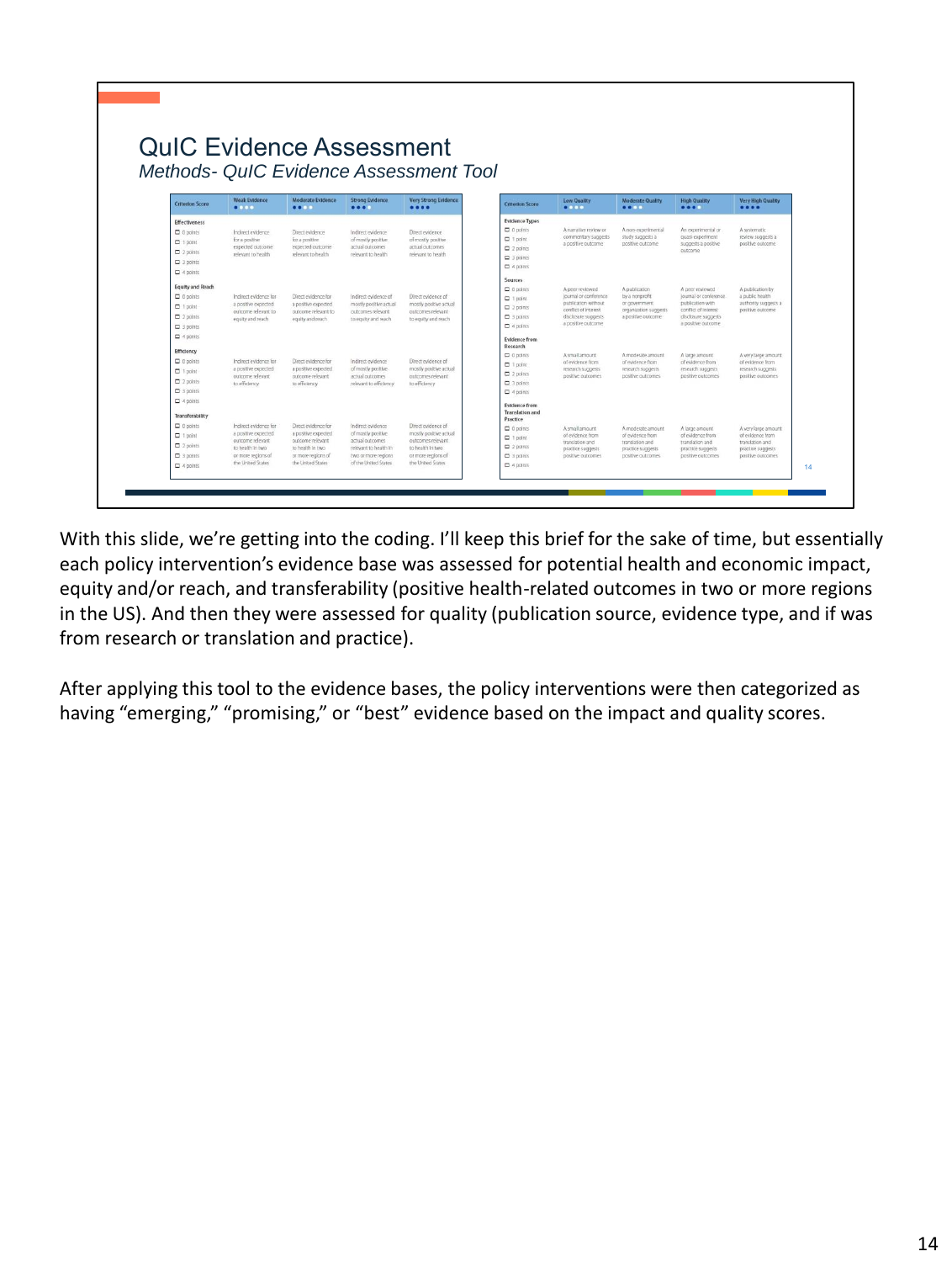

The figure on this slide shows those final evidence level categories. I'm going to share more detail on each of these in a bit.

State and local laws that address the policy interventions with **"best"** evidence are expected to have the greatest potential for a positive health and associated economic impact. Laws that address the policy interventions with "**promising"** or **"emerging"** evidence could also have positive impacts, but the quantity and quality of the evidence for public health impact is limited at this time.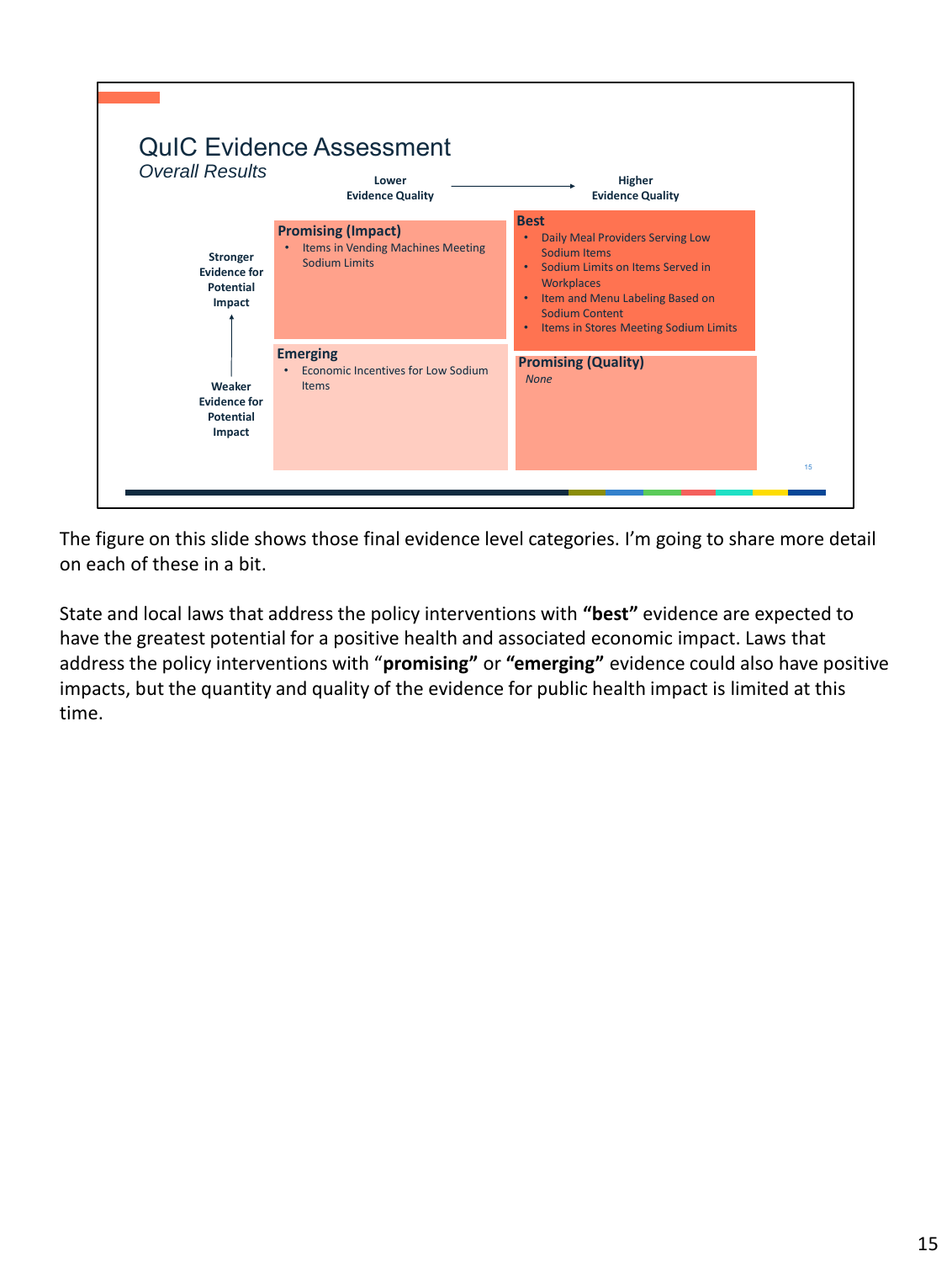

### (34 studies)

The first policy intervention with "best" evidence is Daily Meal Providers Serving Low Sodium Items. We defined this as: meal service providers (i.e., organizations that provide customers with pre-portioned and sometimes partially-prepared food) who offer items that are consistent with nutrition guidance, along with corresponding nutrition education encouraging participants to adopt healthy behaviors. Based on the evidence scores, this intervention had a **very strong potential for public health impact** and **high evidence quality**.

In the literature we found reduced sodium content in items, increased availability of lower sodium content, and reduced sodium intake. The evidence also showed increased sales of reduced sodium items and improved productivity.

This is one of those strategies that could fit under a procurement guideline, since these organizations could service institutions, such as hospitals. And so we actually saw evidence of public health impact in hospital cafeterias, detention facilities, and nursing homes.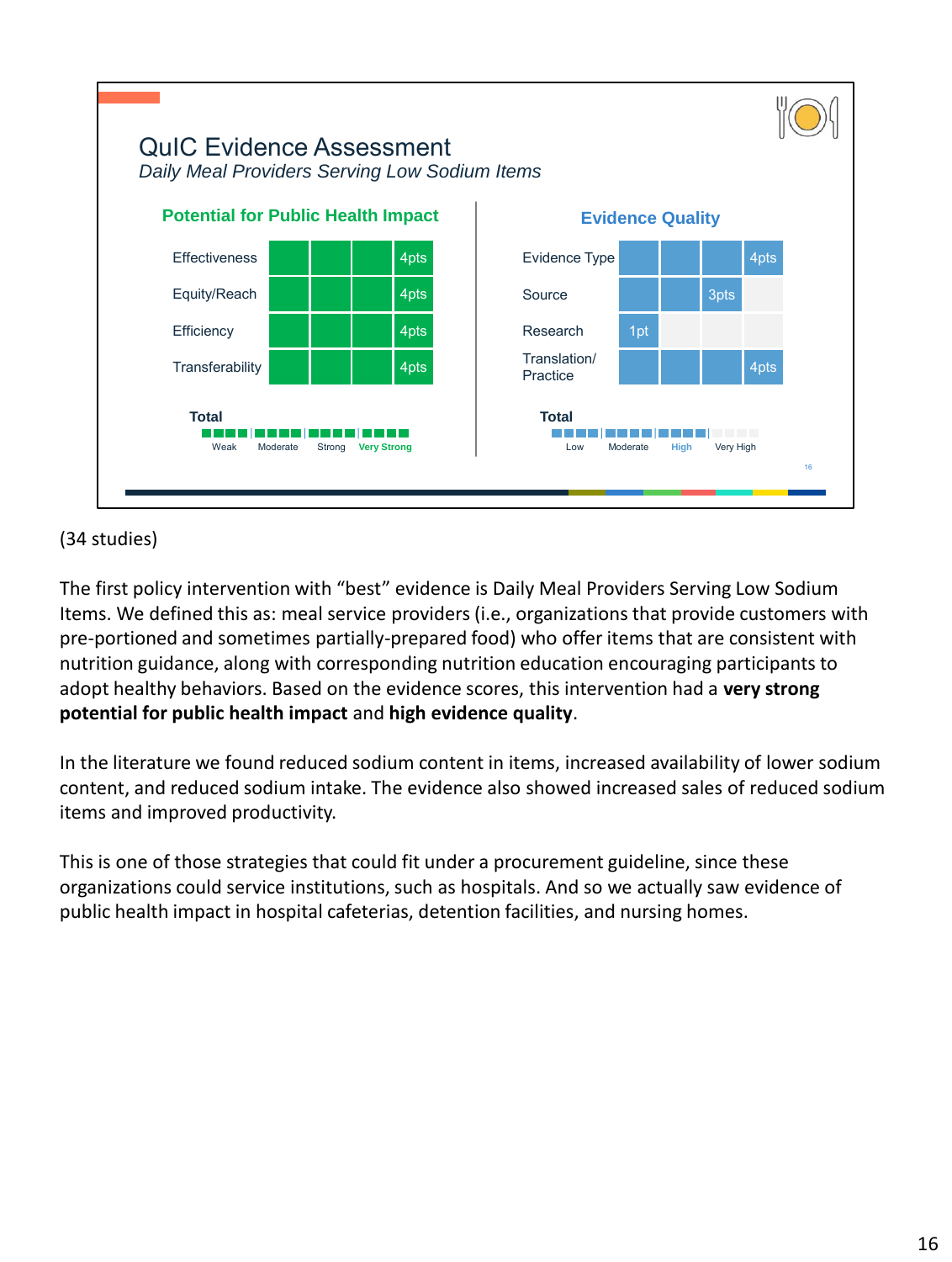

# (20 studies)

The next policy intervention with "best" evidence is Sodium Limits on Items Served in Workplaces. And this had similar scores as Daily Meal Providers: **very strong potential for public health impact**  and **high evidence quality**. And this can look like limiting the amount of salt in prepared foods, packaged snacks, and beverages served or purchased in worksites based on nutrition standards, increasing the availability and access of lower sodium options in areas serving employees, and restricting the sodium content in foods or beverages served at work events or meetings.

Again, because employers often contract with outside companies to secure food, this policy intervention could fit under procurement guidelines. And so with that, we included hospital cafeterias as hospital employees and staff dine in this setting. And we also saw evidence of impact in long-term care facilities, universities, and government programs.

So, much like the previous intervention, placing sodium limits on items served in workplaces was linked to reduced sodium content in items, increased availability of such items, and reduced sodium intake. We also saw decreased prices of reduced sodium items and increased sales of those healthier options.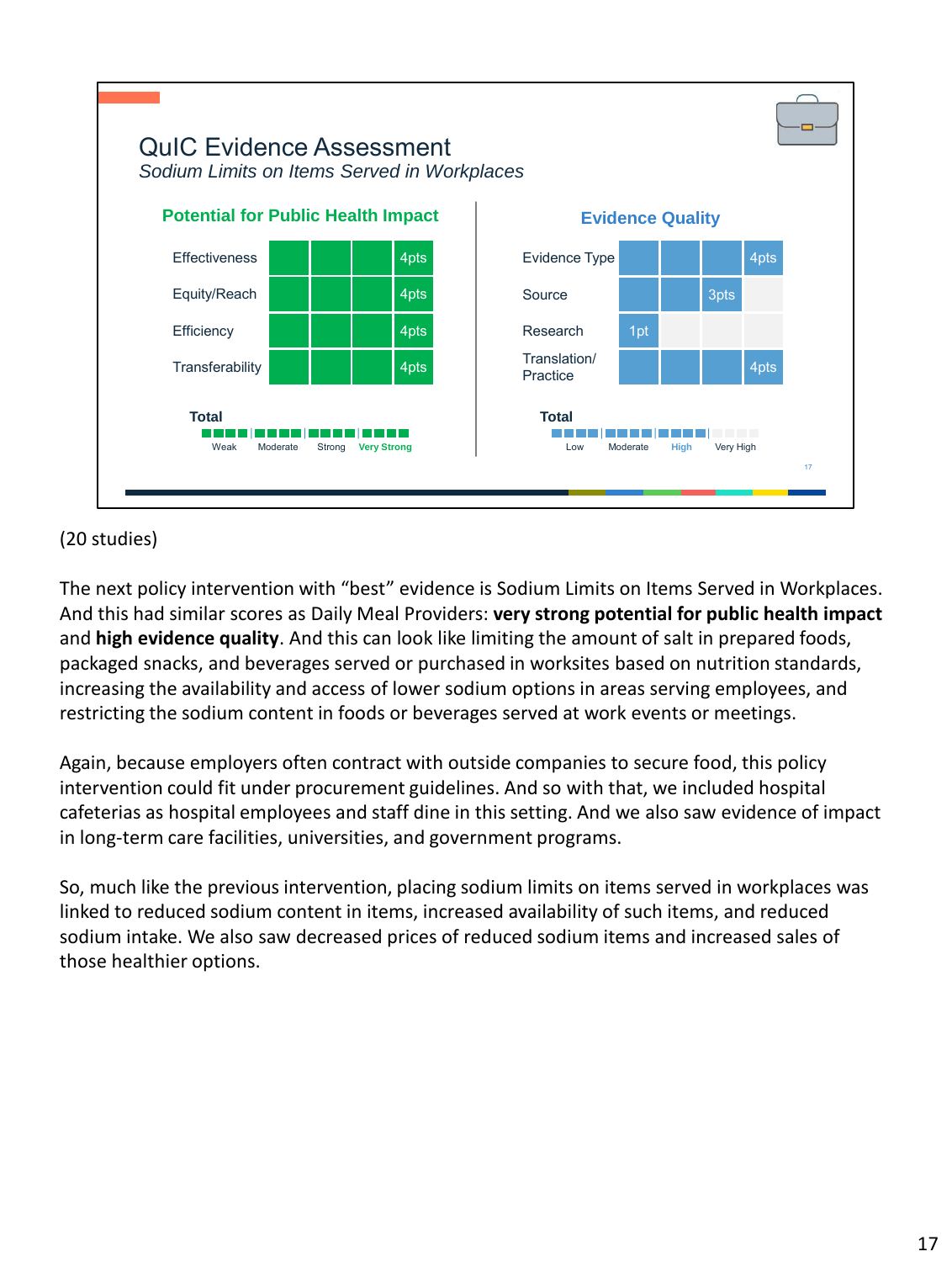

### (25 studies)

The next policy intervention with "best" evidence is Item and Menu Labeling Based on Sodium Content. This can come in multiple forms, but the most common and noted in the literature are traffic lights, text labels, or scores based on nutrient content on the **front of packages** and menus. And I specifically want to point out the front of package labels as Nutrition Facts labels, which are typically on the back of items, are covered within federal law through The Nutrition Labeling and Education Act and we don't cover federal law in our analyses.

So, by providing this kind of information, graphically or through text, can positively influence consumer knowledge and purchasing decisions and reduce sodium consumption. The evidence also showed a reduced cost of items with reduced sodium content.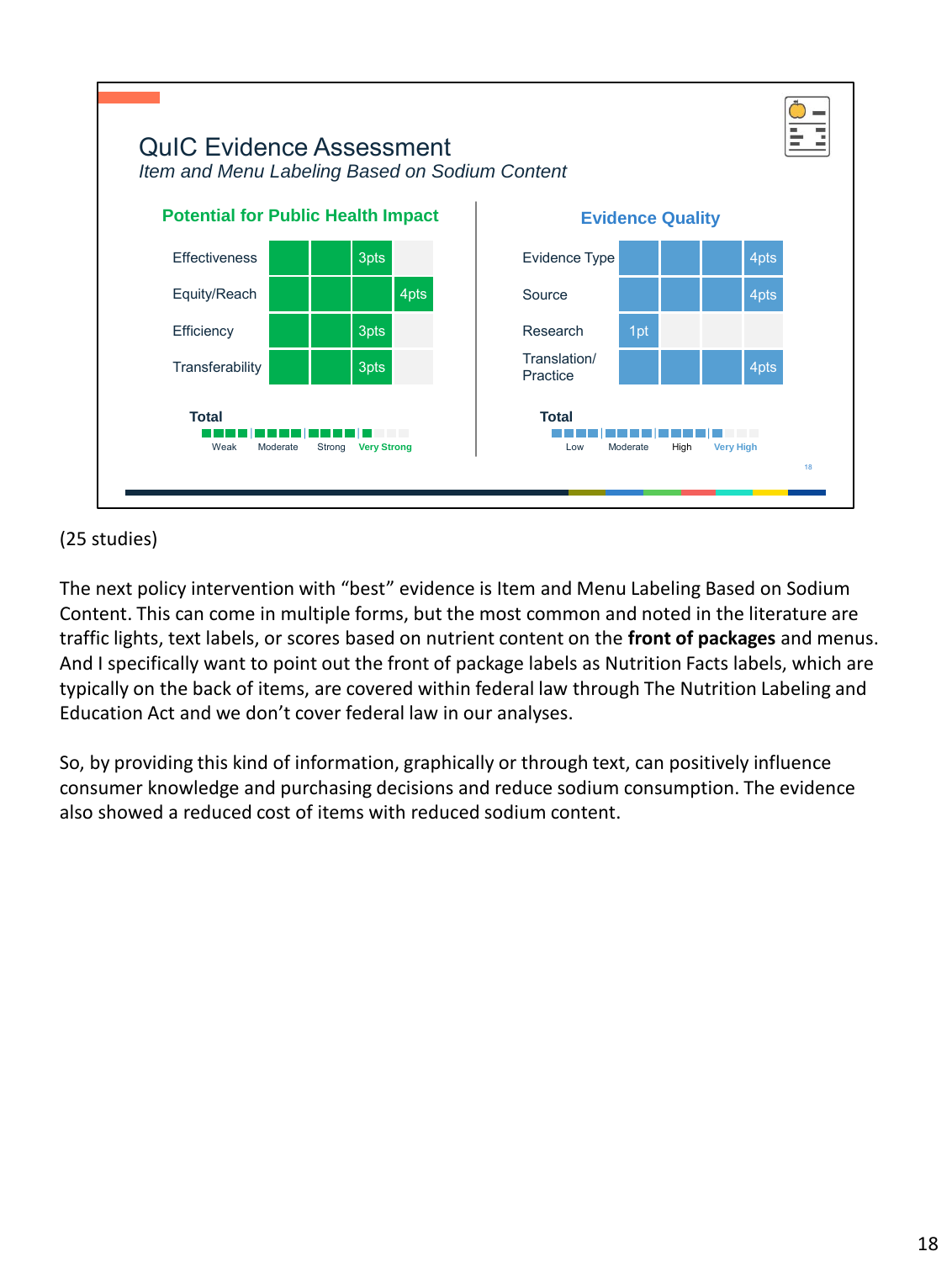

### (15 studies)

The final policy intervention with "best" evidence is Items in Stores Meeting Sodium Limits. Our focus for this policy intervention involved incentivizing or requiring stores to limit sodium in the prepared foods, packaged snacks, and/or beverages they are selling.

The literature for this intervention showed a positive influence consumer purchasing habits and sodium intake. We didn't find evidence of economic impact, but we did see a focus on low-income and minority populations, so there may be evidence that we didn't find that shows a positive influence on cost.

So, this is another one that could fall under procurement guidelines, so we saw positive healthrelated outcomes in supermarkets, corner stores, bodegas, and convenience stores.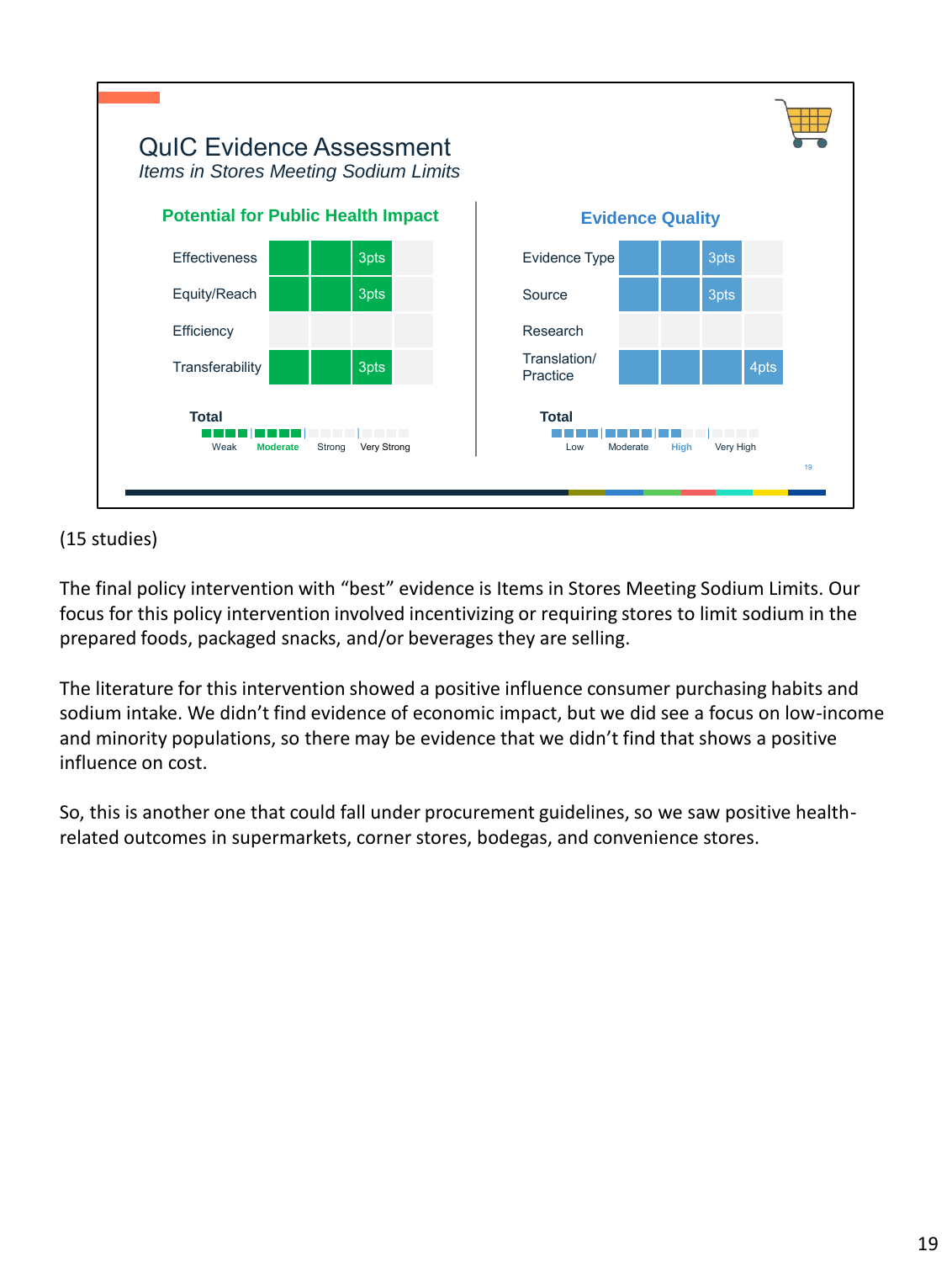

## (7 studies)

So, moving into the next evidence category, "promising impact," we have Items in Vending Machines Meeting Sodium Limits. In this one, we were really looking at packaged snacks and/or beverages in vending machines. And this is usually part of a larger strategy to increase the availability of and access to healthy foods.

This, we found, was linked with items with reduced sodium content and positive influences on consumer knowledge. The evidence also showed reduced cost and an increase in sales of reduced sodium items.

This is the last policy intervention that we focused on that fits under procurement guidelines. I think this is the most common form that comes to mind when thinking about food vendor contracts. Like I said in the beginning, we didn't focus on school settings for grades K-12, but we did see positive health-related outcomes in hospitals, local and state parks, and state buildings.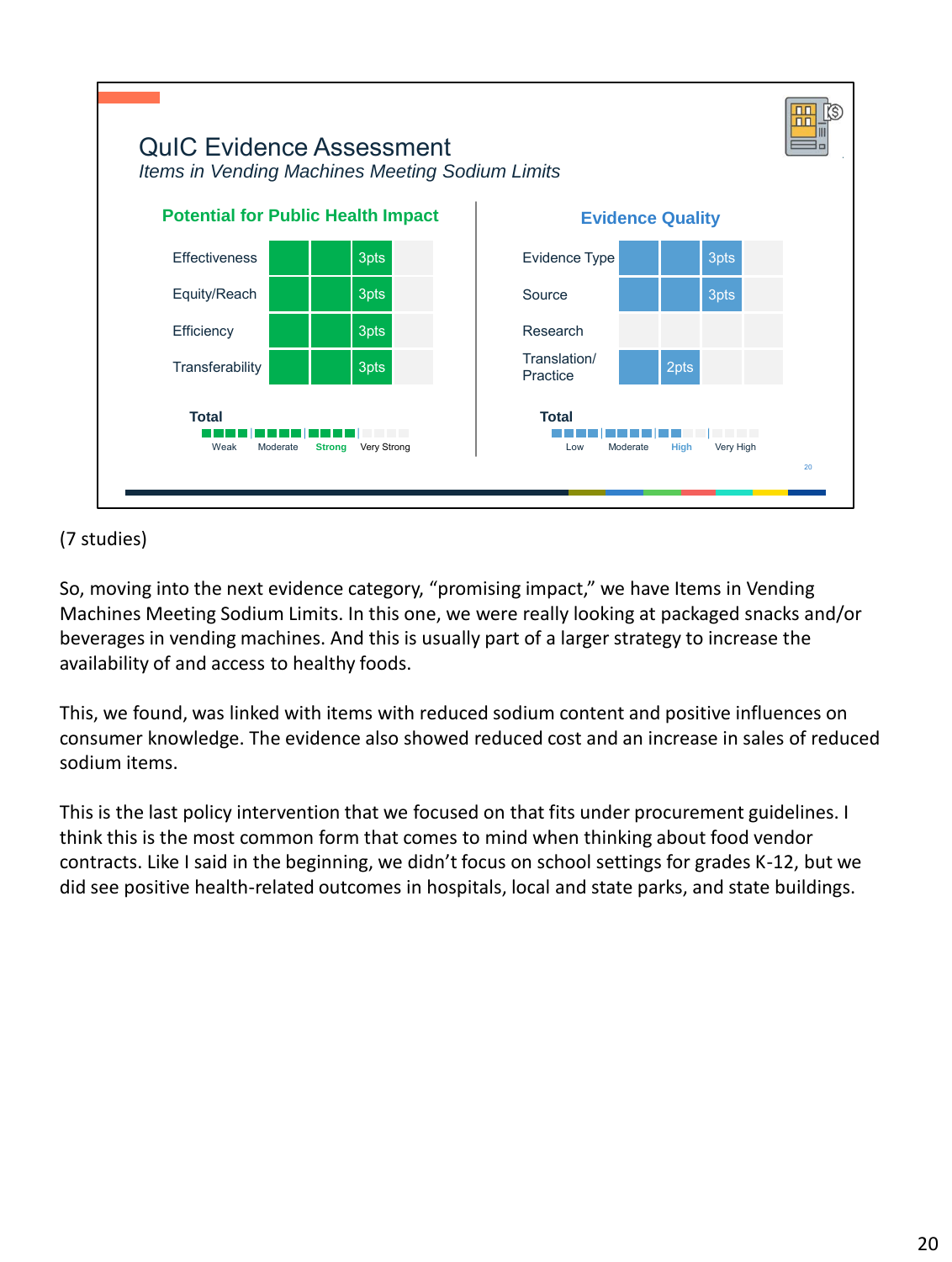| <b>QuIC Evidence Assessment</b><br><b>Economic Incentives for Low Sodium Items</b> |                                                                                 |    |
|------------------------------------------------------------------------------------|---------------------------------------------------------------------------------|----|
| <b>Potential for Public Health Impact</b>                                          | <b>Evidence Quality</b>                                                         |    |
| <b>Effectiveness</b><br>1pt                                                        | 2pts<br>Evidence Type                                                           |    |
| 1pt<br>Equity/Reach                                                                | 3pts<br>Source                                                                  |    |
| Efficiency<br>1pt                                                                  | Research                                                                        |    |
| Transferability<br>1pt                                                             | Translation/<br>2pts<br>Practice                                                |    |
| <b>Total</b><br>__________<br>Strong<br>Very Strong<br>Weak<br>Moderate            | <b>Total</b><br><b>The Color</b><br>Very High<br>High<br>Low<br><b>Moderate</b> | 21 |
|                                                                                    |                                                                                 |    |

### (5 studies)

And last, but not least, we have Economic Incentives for Low Sodium Items, which we found to have an "emerging" evidence base. In this one, we focused on strategies that could potentially lower the cost of low sodium items, like subsidies and reduced licensing fees for restaurants.

With this one, as you can see, we had very little evidence around health, equity, or economic impact. And we found no positive health-related outcomes for specific populations or settings.

Now, we only ended up with 5 studies for this policy intervention. So, we did have to consider that the sheer lack of evidence likely played a major part in the low scores. There was a health impact assessment that modeled how food procurement policies, including incentives, could impact outcomes and they had some positive results. So, while there is limited evidence related to sodium reduction, the concept of economic incentives is still considered an evidence-based strategy to improve overall population dietary habits.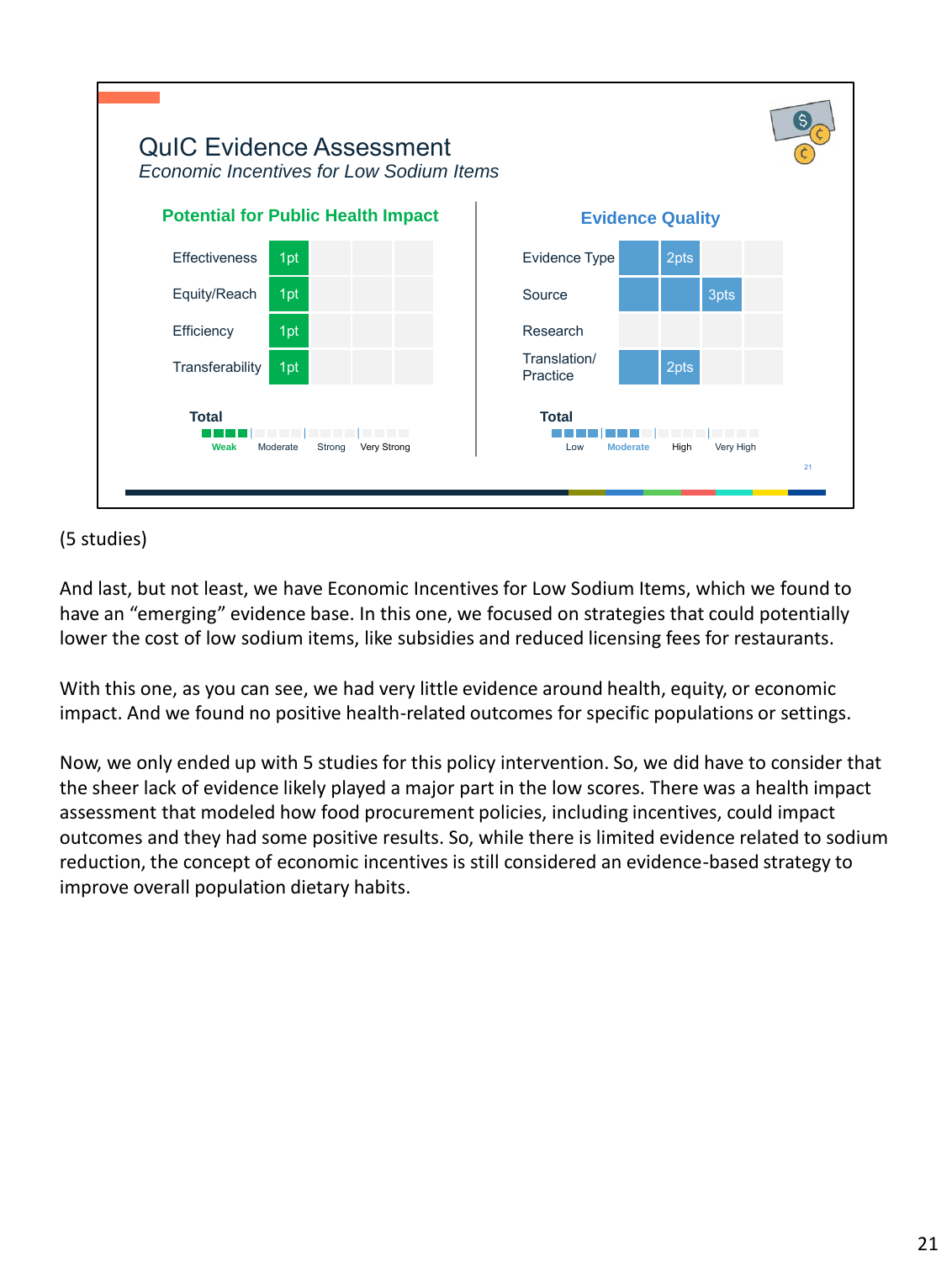| Summary                                                                                                                                  |                                                               |
|------------------------------------------------------------------------------------------------------------------------------------------|---------------------------------------------------------------|
| 76 items of evidence assessed for 6 policy interventions<br>$\bullet$                                                                    |                                                               |
| Positive outcomes included<br>۰                                                                                                          | <b>What Is</b><br>the Evidence<br>for State and               |
| Increased availability of reduced sodium items,<br>۰                                                                                     | <b>Local Laws Addressing</b><br><b>Sodium Reduction Among</b> |
| Reduced sodium content and intake,<br>٠                                                                                                  | the US Adult Population?                                      |
| Positive influence on purchasing decisions, and<br>٠                                                                                     | https://www.cdc.gov/dhdsp/pubs/sodium_pear.htm                |
| Reduced costs and increased sales of reduced sodium item<br>٠                                                                            |                                                               |
| Targeted populations included inmates, older adults, adults with mental illness, and low-income<br>$\bullet$<br>and minority populations |                                                               |
|                                                                                                                                          |                                                               |
|                                                                                                                                          | 22                                                            |

So, that was a lot of information I just gave you, so to summarize…

Our team conducted an early evidence assessment to examine 76 pieces of evidence for 6 policy interventions that focused on sodium reduction strategies. As you may have noticed, we didn't have a lot of research-based evidence (6 studies to be exact). We find this to be a pretty common trend across all of our early evidence assessments as our topics are typically new to the public health policy area. And that means RCTs and even quasi-experimental studies are not common in the evidence base.

We saw a lot of positive health-related outcomes and some economic benefits. We had one instance of an impact on clinical outcomes (cardiometabolic syndrome in item and menu labeling), however we didn't see a lot of influence in the realm of vital signs. I think this is largely due to how hard it is to test these interventions in a public setting and collecting the public's health information.

You may have seen we typically had lower scores in equity and/or reach. While we did see positive impact among certain populations, like adults with mental illnesses and low-income and minority populations, most of those scores were related to reach, so the scale and spread of the interventions.

And I think it's important to note that given the nature of these early evidence assessments, the evidence level for each policy intervention may change as more impactful, higher-quality evidence becomes available. These evidence levels are really only meant to provide an initial gauge of the current status of the sodium-specific literature related to the selected policy interventions. So, down the road, a lot more can come out and the evidence base categories could shift.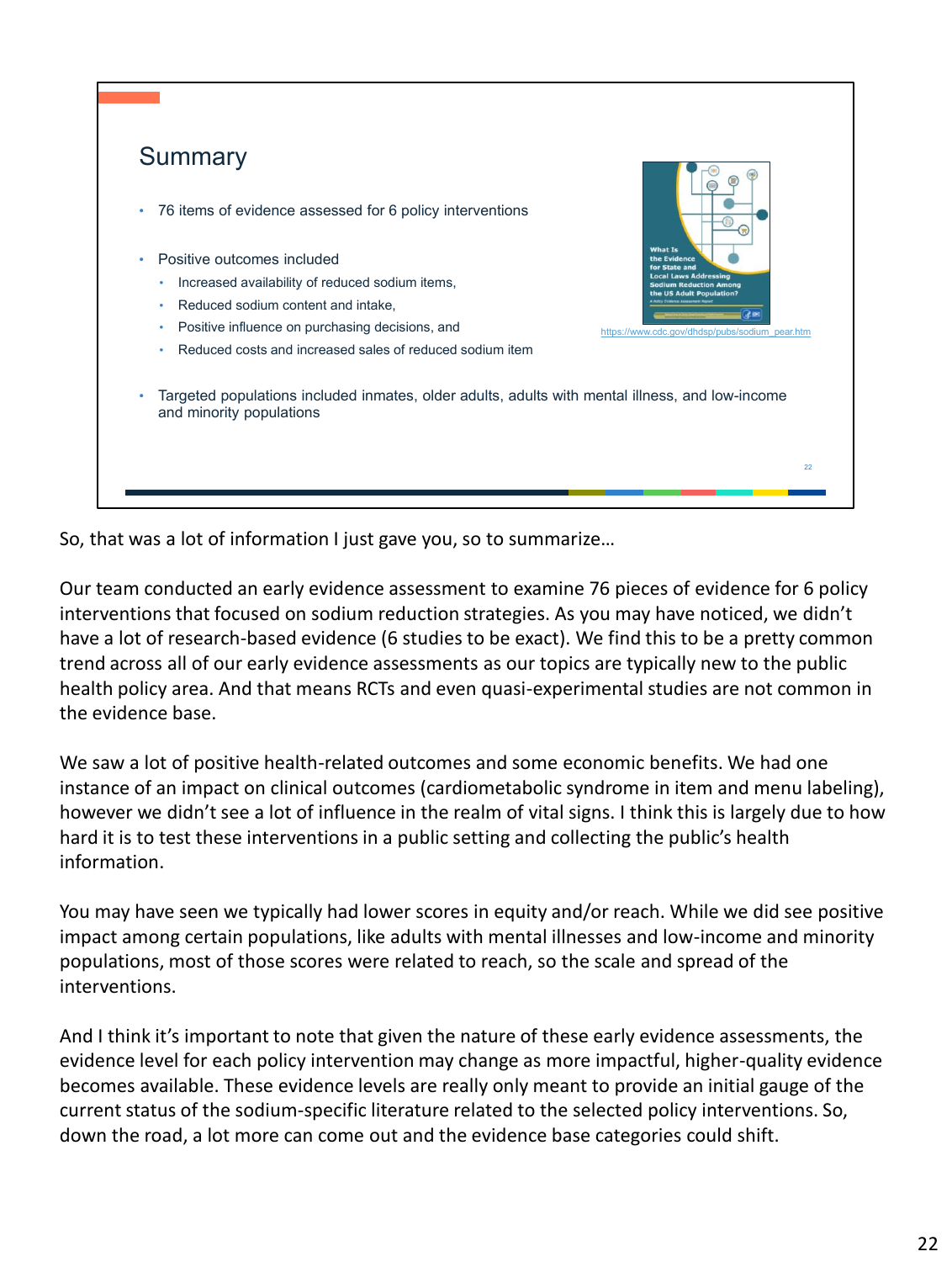

So, what's next? What can be done with all of this information?

Well I think first and foremost, these results and the report can be considered a decision aid tool that summarizes evidence-informed interventions supporting sodium reduction.

So, state decision makers and public health organizations may consider presenting this information, along with facts about sodium consumption and existing nutrition policies, to state and local public health agencies, health care providers and payers, and really anyone interested in improving health outcomes.

Researchers and evaluators could help to build stronger evidence for those "promising" and "emerging" policy interventions. They may consider reviewing these findings for evidence gaps to be addressed in future studies. Some gaps we've noticed and may want to focus on in the future include:

- Food deserts: how do these kinds of policy interventions impact areas lacking in healthy foods or lack healthy food providers?
- Clinical outcomes: how do these policy interventions affect clinical outcomes? I mentioned that sodium reduction can impact hypertension rates, thus lowering the risk for cardiovascular disease. But we didn't have any evidence that tied these policy interventions to the clinical outcomes (outside of the one study on cardiometabolic syndrome). So, there's a lot that can be done here to really make and solidify that connection to high blood pressure.

And last, but not least, is to conduct more policy research on sodium reduction strategies. Our team just published an article last month that I highly recommend you read. I have that listed as the first article in the next slide of suggested readings.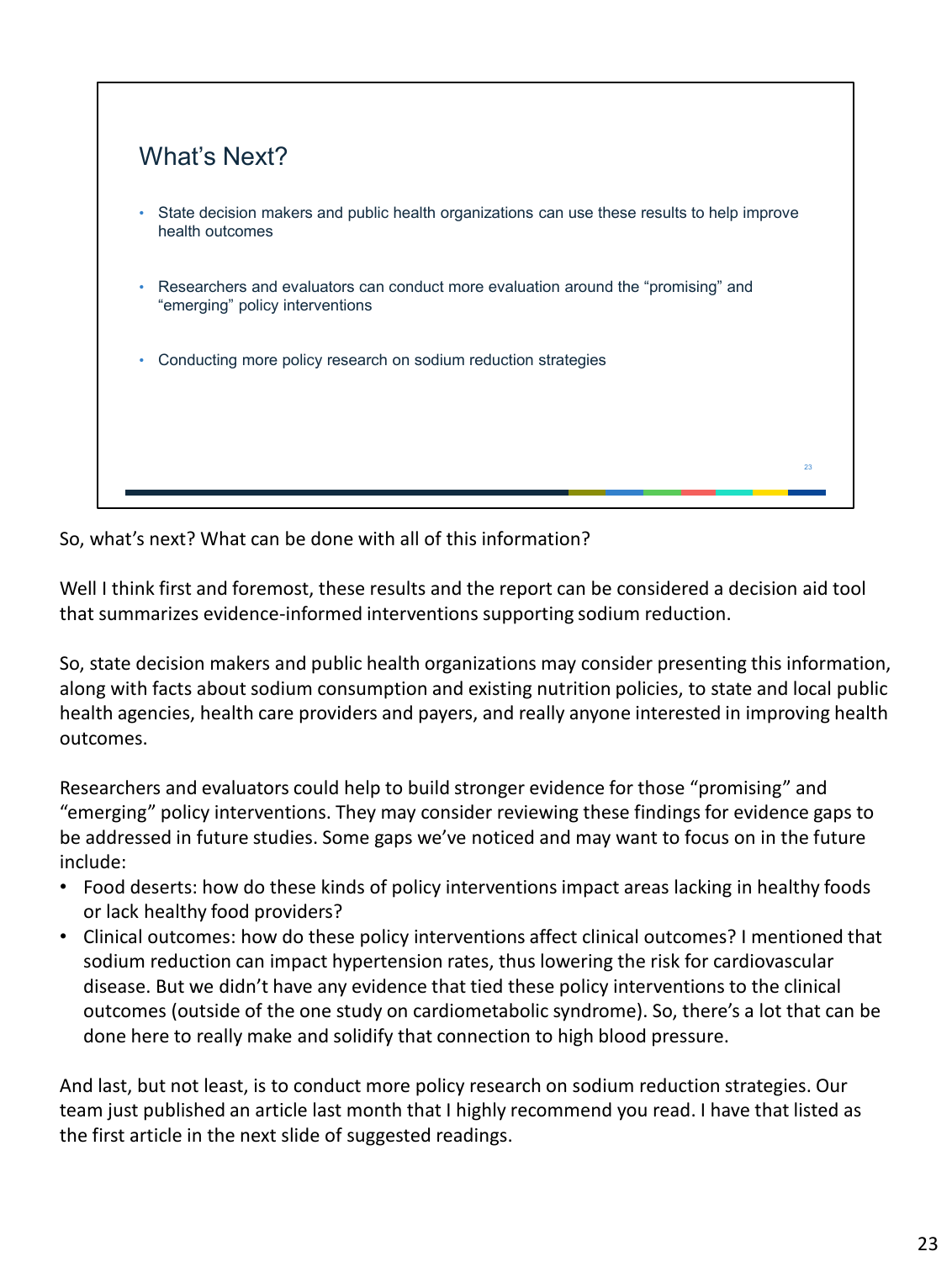

And so, that's really it! Overall, I hope you can use these results in your work and daily lives and you can find more detailed results in our report on our division website. I'll make sure to add the link to the chat box.

And these are just the suggested readings I mentioned; I encourage you all to read through them to learn more about this topic.

I think, now, I'll turn it back over to **Aysha** for any questions!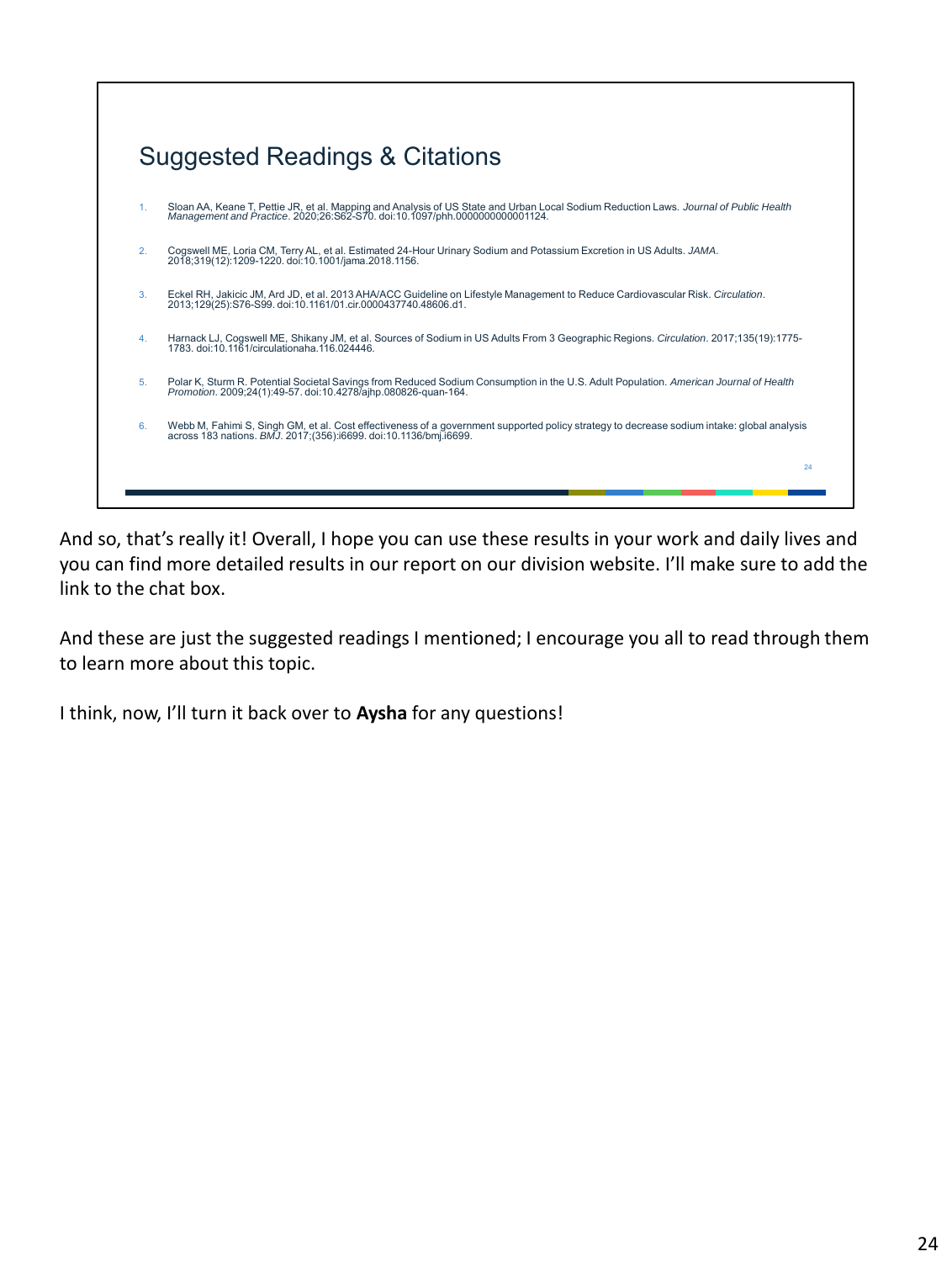

At this time, we'll take questions, but first we'll check to see if any questions have come in through the Q&A box. If you have questions, please type them below in the chat box.

**\*If NO questions\*:** Well, I can start with a few.

1. Did you analyze or see any specific sodium limits in the evidence?

Yea, good question. So, for most of these policy interventions, we did find interventions using specific limits. Sometimes they used the Dietary Guidelines (2,300mg per day), some focused on limits per servings, and some actually had limits based on the types of foods. There was one piece that had a, sort of, stoplight system where green foods had lower sodium and yellow foods had higher limits. I think that one was modeled after some guidelines specific to concessions stands and vending machines. I mean, there's a whole plethora of different sodium limits out there and different approaches. But if you want the specific details, I suggest you visit the report on our division's website for more information.

2. Is there any intention to conduct more research in this area? With the policy research continuum, I saw there were boxes for implementation and impact studies.

Another great question. Like I mentioned, we've already completed the surveillance work in this area. But what I didn't mention, was that our legal team looked at both state and local laws. Typically, we focus our work at the state level, but because so much of this sodium work is done at the local level, they expanded their analyses to the twenty most populous cities and counties. I think there's a lot of interest to do more research in this area, like those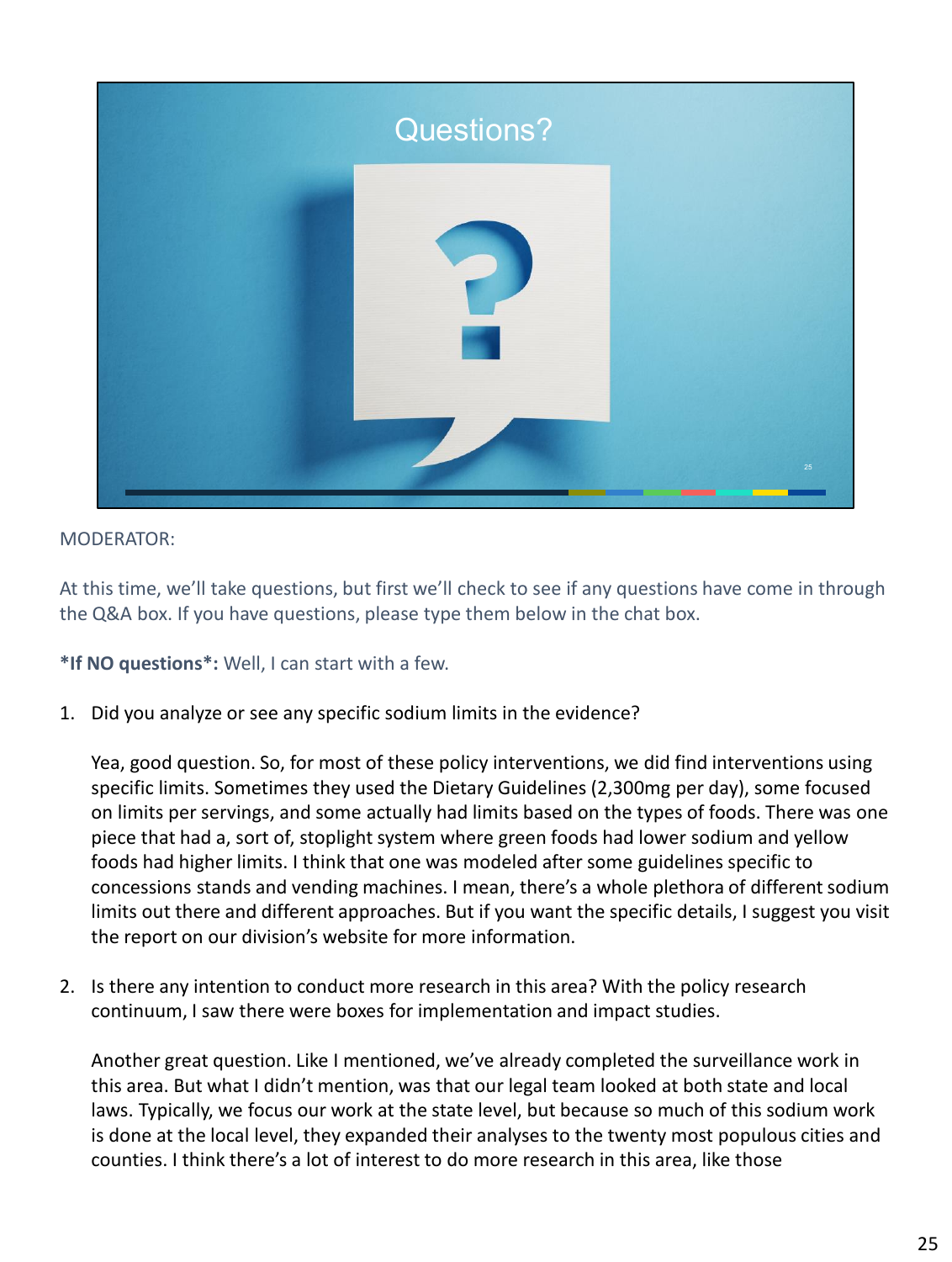implementation or impact studies, but we have to be careful about how we approach it (e.g., do we want to continue looking at the state and local levels, should we focus on a subset of these policy interventions, or should we combine those that could fall under the procurement guideline umbrella). I welcome any and all ideas, but I think we need to be strategic and think more through the scoping before moving forward.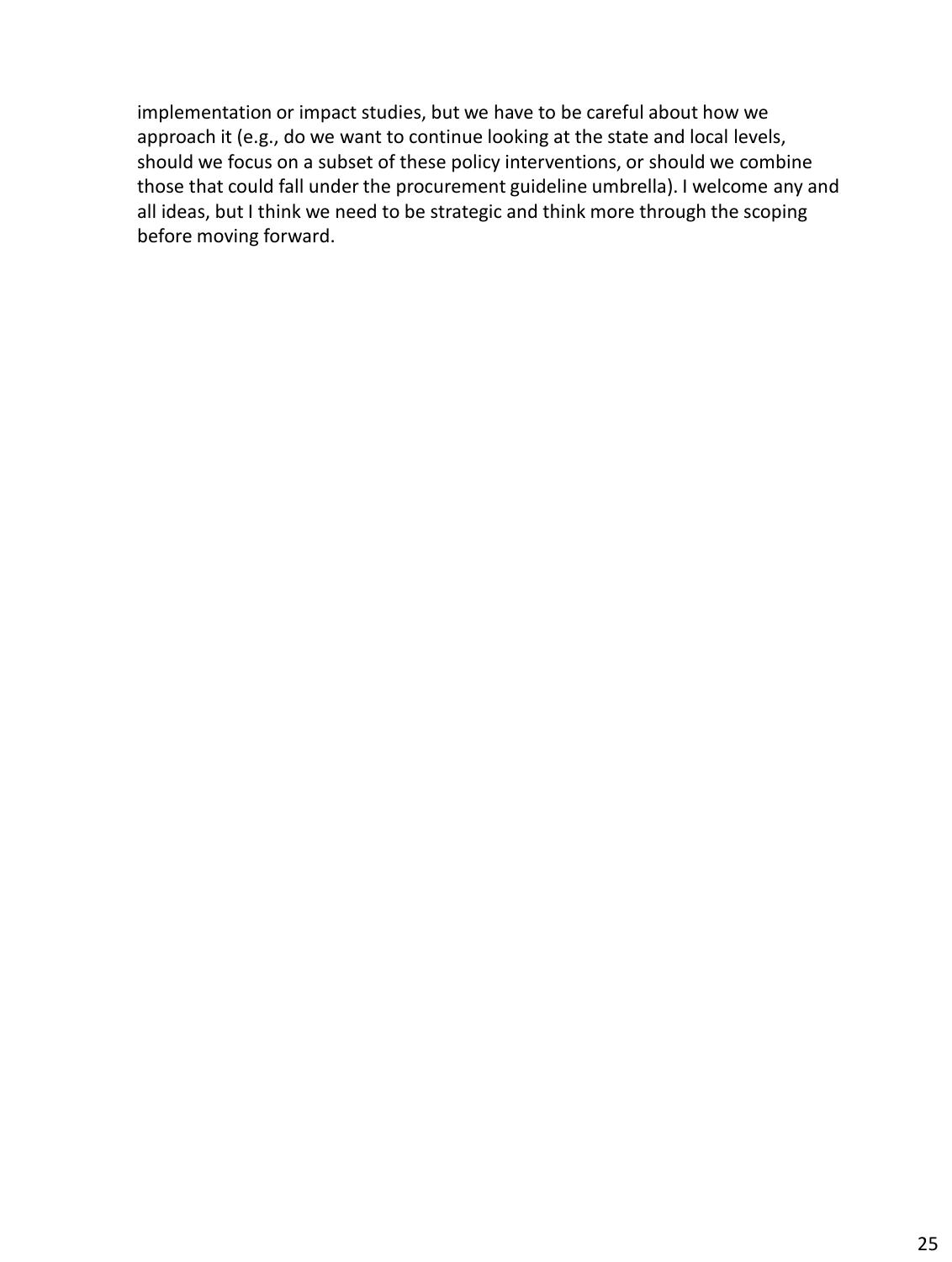

Thank you for participating in today's coffee break. Please contact **Sharada Shantharam** at the email provided if you'd like more information on today's topic. Please stay with us for two short polling questions about today's coffee break.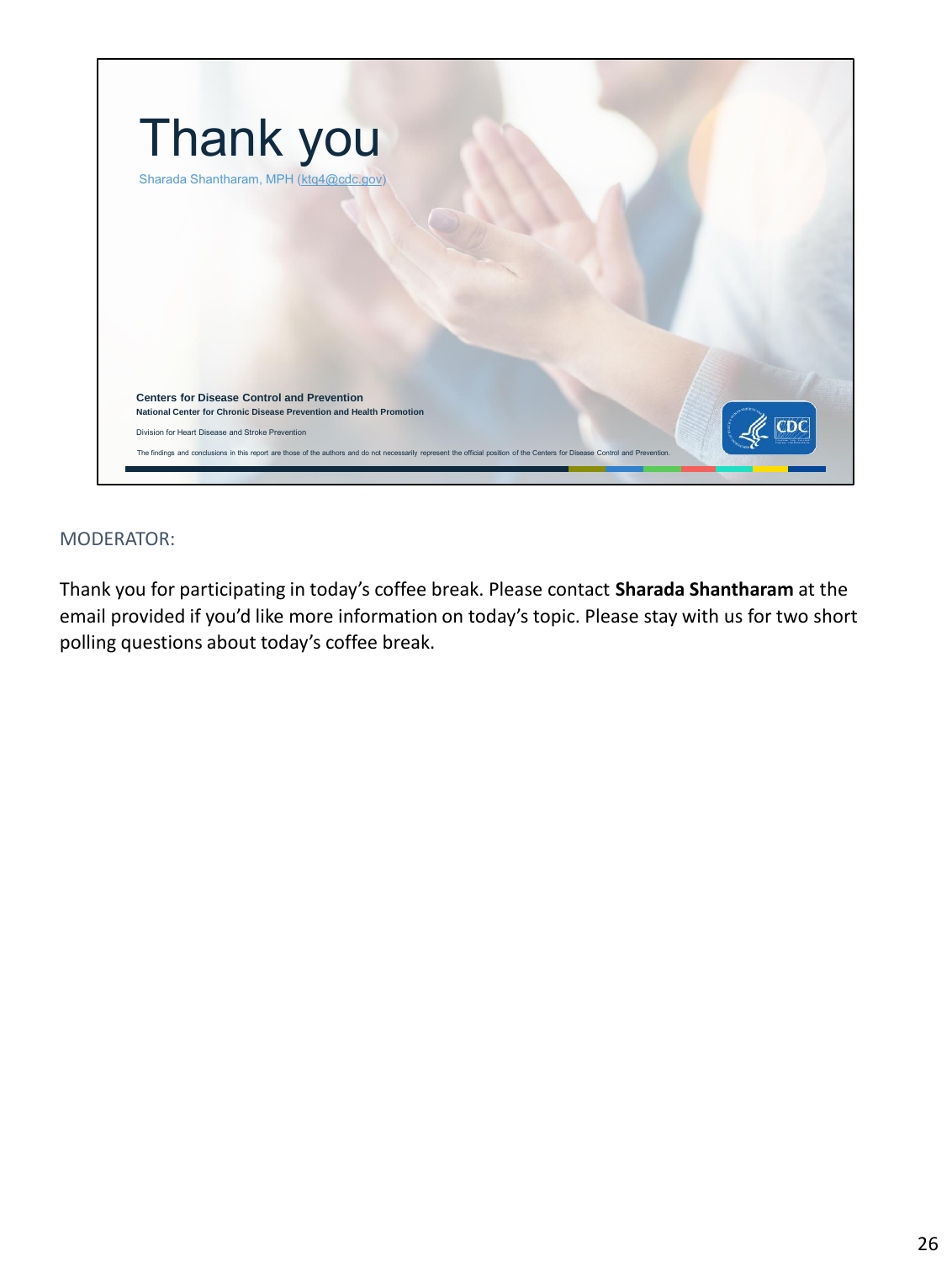

**\*Moderator present poll question. Make sure to read the following after presenting each.\***

The **[first, second]** question should be showing, it read **[read question and potential answers]**

Please respond with the appropriate answer at this time.

#### **The level of information was**

Too basic About right Beyond my needs

#### **The information presented was helpful to me.**

Yes Somewhat No not at all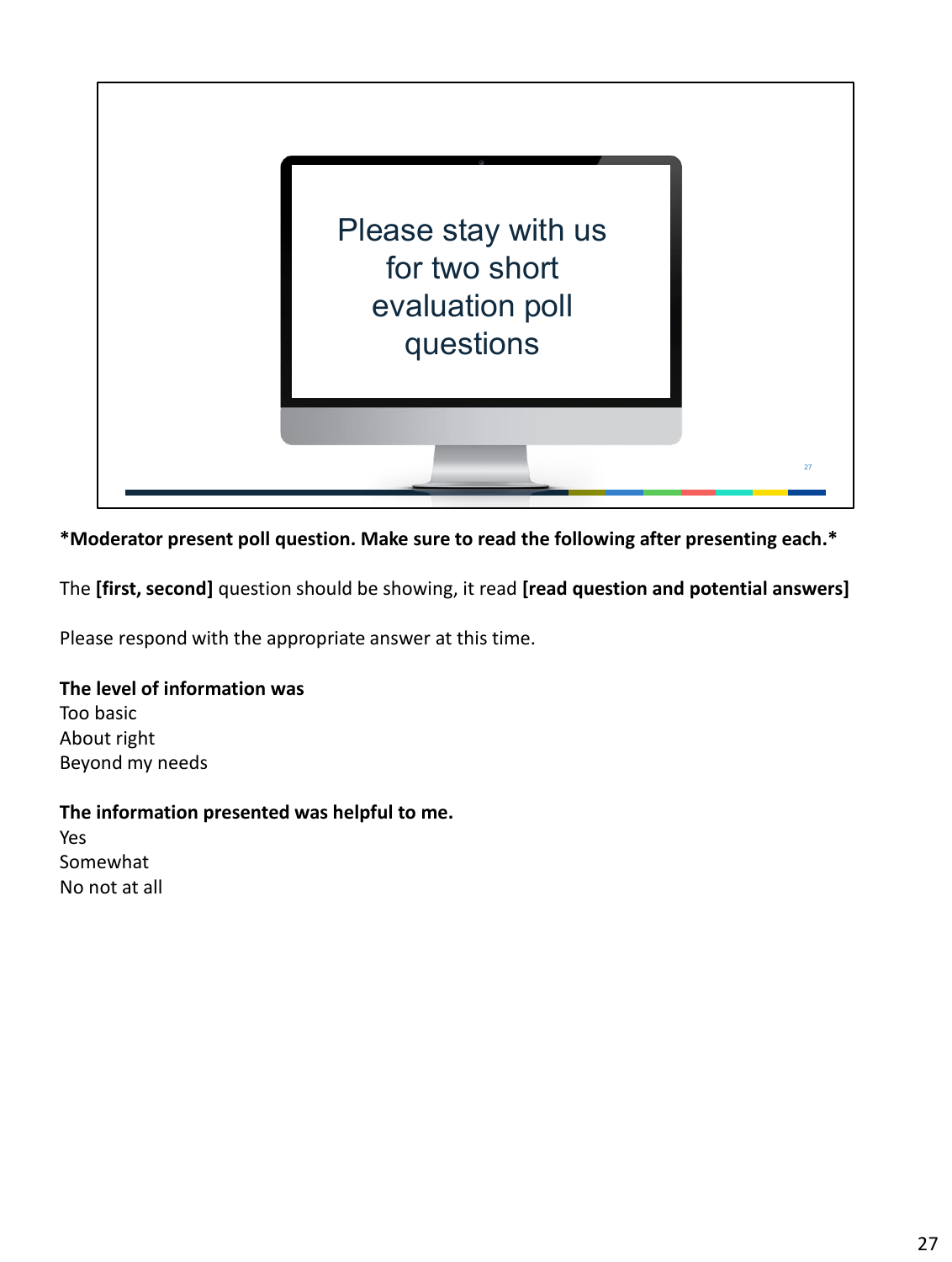

Thank you for your participation!

If you experienced technical difficulties such as slides not moving please let us know.

As a reminder, all sessions are archived and the slides and script can be accessed at our Division website at the link shown. Today's slides will be available in about 3 weeks. The February 2020 Coffee Break, Journey Wisely: A Process for Identifying Emerging Topics and Pursuing Knowledge Translation, is available now at the link on the screen.

If you have any ideas for future topics or questions about any of our presentations, please feel free to contact us at the listed email address on this slide, AREBheartinfo@cdc.gov.